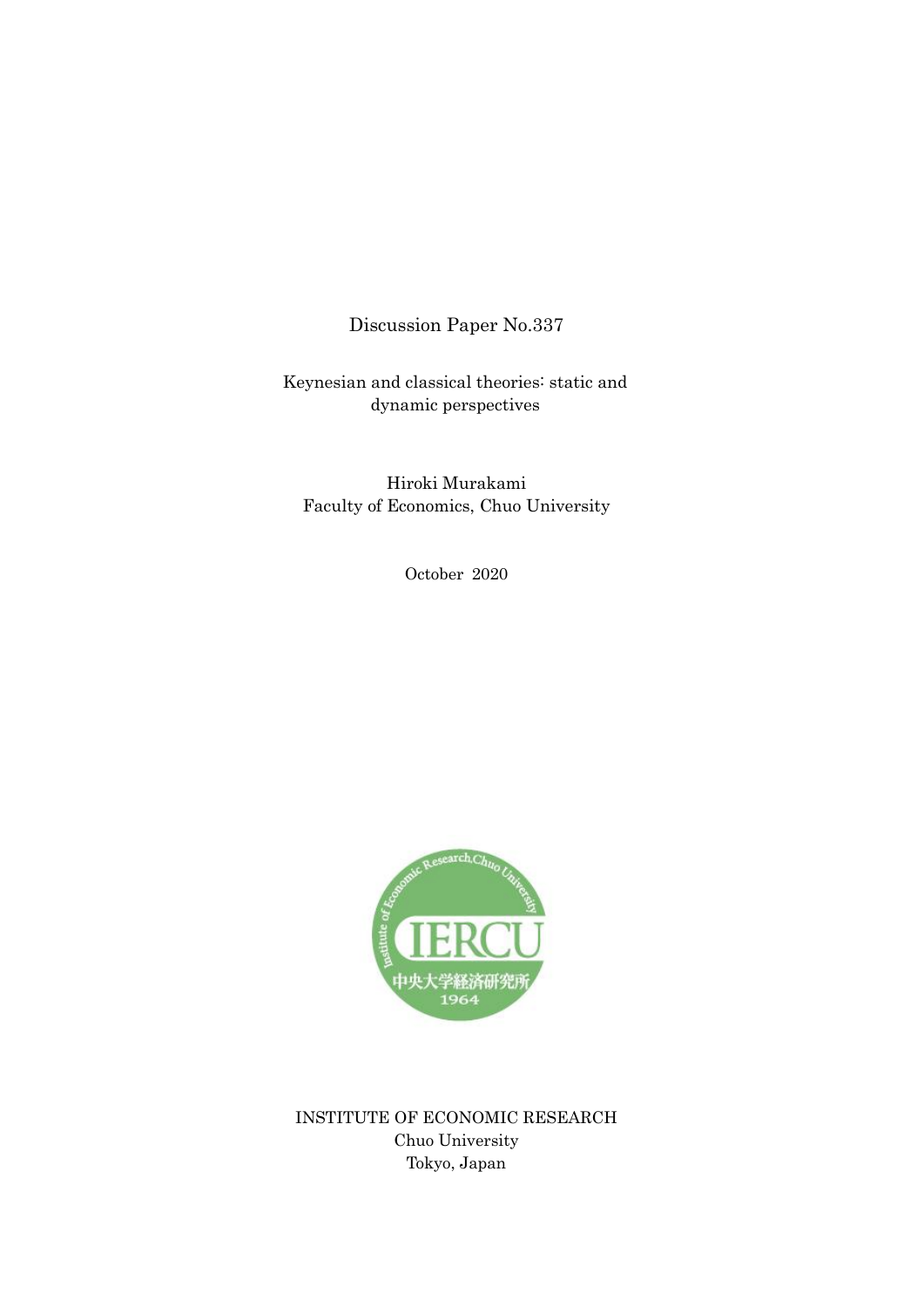# Keynesian and classical theories: static and dynamic perspectives

Hiroki Murakami<sup>∗</sup>

Faculty of Economics, Chuo University†

October 29, 2020

#### Abstract

This paper reexamines the fundamental difference between the Keynesian and classical theories from both static and dynamic perspectives. It is shown that the rigidity of wages plays a pivotal role in the distinction between these theories in statics and that they can be differentiated in terms of long-run stability in dynamics.

Keywords: Classical theory; Keynesian theory; Long-run stability; Wage flexibility JEL classification: C62; E12; E13; E24

### 1 Introduction

It is no exaggeration to say that the development of macroeconomics has been stimulated by controversies between the Keynesian and classical theories. Generally speaking, the Keynesian theory allows for the existence of *involuntary* unemployment, while the classical theory does not. There have been a lot of arguments on the similarities and dissimilarities between them. The main topic of these arguments is the fundamental cause of the difference in conclusion between them.

The purpose of this paper is to reconsider the fundamental difference between the Keynesian and classical theories from both static and dynamic perspectives. This paper is organized as follows. Section 2 summarizes the static properties of the Keynesian and classical theories from a static viewpoint. It confirms Modigliani's (1944) claim that the fundamental difference between them in statics is due to the rigidity of nominal wages. Section 3 presents a different view on the Keynesian and classical theories from a dynamic (and long-term) perspective. In this section, two dynamic systems with Keynesian and classical features are examined to consider the difference in view on long-run stability between these theories. It is demonstrated that the same long-run equilibrium has totally different characteristics in stability between the Keynesian and classical systems and that the fundamental difference lies in the difference in stability properties of long-run equilibrium. Section 4 concludes this paper.

<sup>∗</sup>E-mail: hmura@tamacc.chuo-u.ac.jp

<sup>†</sup>742-1, Higashi-Nakano, Hachioji, Tokyo 192-0393, Japan.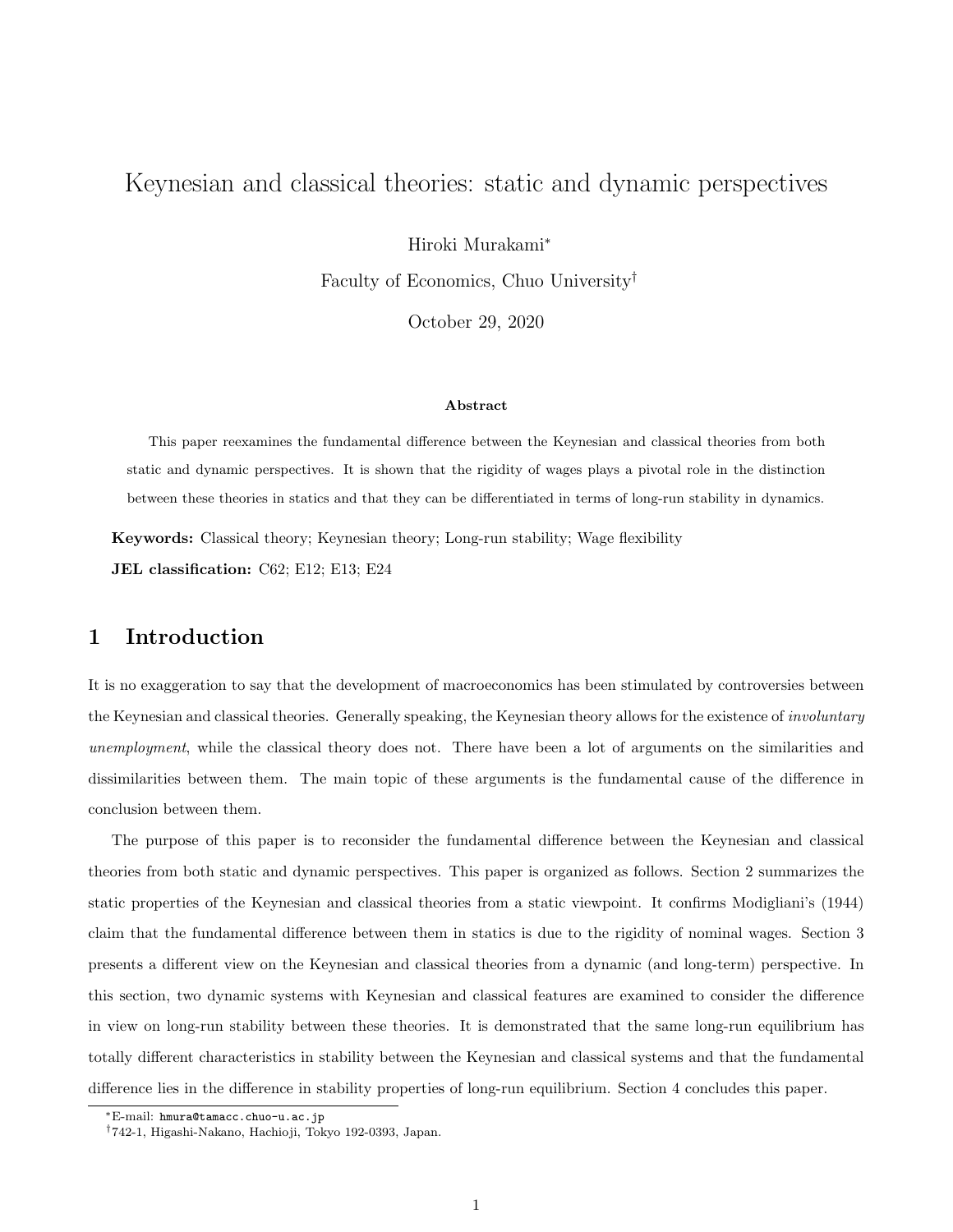### 2 Keynesian and classical theories in statics

This section examines the Keynesian and classical theories from static perspectives. We compare the Keynesian and classical theories in statics and look at the differences in assumption and conclusion between them.

#### 2.1 Keynesian theory in statics

The static Keynesian theory can be illustrated by the well-established IS-LM (or AD-AS) system.<sup>1</sup> The IS-LM system examined in this section is the following one proposed by Modigliani  $(1944, 1963)$ :

$$
\frac{M}{P} = L(r, Y),\tag{1}
$$

$$
I = I(r, Y),\tag{2}
$$

$$
S = S(r, Y),\tag{3}
$$

$$
S = I,\tag{4}
$$

$$
Y = F(N),\tag{5}
$$

$$
\frac{W}{P} = F'(N),\tag{6}
$$

where the notations are given as follows:  $Y$ , aggregate real income or output;  $r$ , the rate of interest;  $I$ , aggregate investment or the investment function; S, aggregate saving or the saving function; L, aggregate real demand for money or the liquidity preference function;  $M$ , aggregate supply of money;  $N$ , aggregate employment of labor;  $F$ , the short-run production or aggregate supply function;  $P$ , the price level;  $W$ , the nominal or money wage. In this system, aggregate supply of money M is treated as given, while the other variables, Y, r, I, S, N, P and W, are endogenous variables.

Eq. (1) represents the equilibrium condition for the money or assets market, whereby the rate of interest is determined, and illustrates the liquidity preference theory of interest (Keynes 1936, chap. 15).

Eqs. (2) and (3) reflect the Keynesian theory of consumption and investment (Keynes 1936, chaps. 8-12).<sup>3</sup>

Eq. (4) has a great importance in the Keynesian theory because it represents not only the equilibrium condition

<sup>&</sup>lt;sup>1</sup>The formal theory developed in Keynes' *General Theory* is substantially static. Since the view is widespread that the IS-LM system provides a "distorted" interpretation of Keynes' General Theory, it may be useful to argue against this view. Keynes did not oppose but endorse Hicks (1937) as a summary of his General Theory. This fact can be confirmed by the following correspondence between Keynes and Hicks:

At last long I have caught up with my reading and have been through the enclosed [Hicks (1937)]. I found it very interesting and really have next to nothing to say by way of criticism. (the letter from Keynes to Hicks in Keynes (1973, p.80)).

 ${}^{2}$ The IS-LM system is taken as an expression of the static Keynesian system in this paper, but as recognized in Modigliani (1944), it can be adapted to a dynamic context if time lags are appropriately introduced. For a recent study on the dynamic effects of time lags concerning consumption and investment in the IS-LM system, see Murakami (2017).

 $3$ Although it is argued in Keynes' *General Theory* that aggregate investment is determined by the marginal efficiency of capital (or the expected profit on capital) and the rate of interest, eq. (2) may be regarded as consistent with his theory of investment because expected effective demand, which is a major determinant of the marginal efficiency of capital, is influenced largely by current effective demand or aggregate output. Eq. (2) is also consistent with the profit principle of investment postulated in the Keynesian theories of business cycles of Kalecki (1935, 1939) and Kaldor (1940, 1951).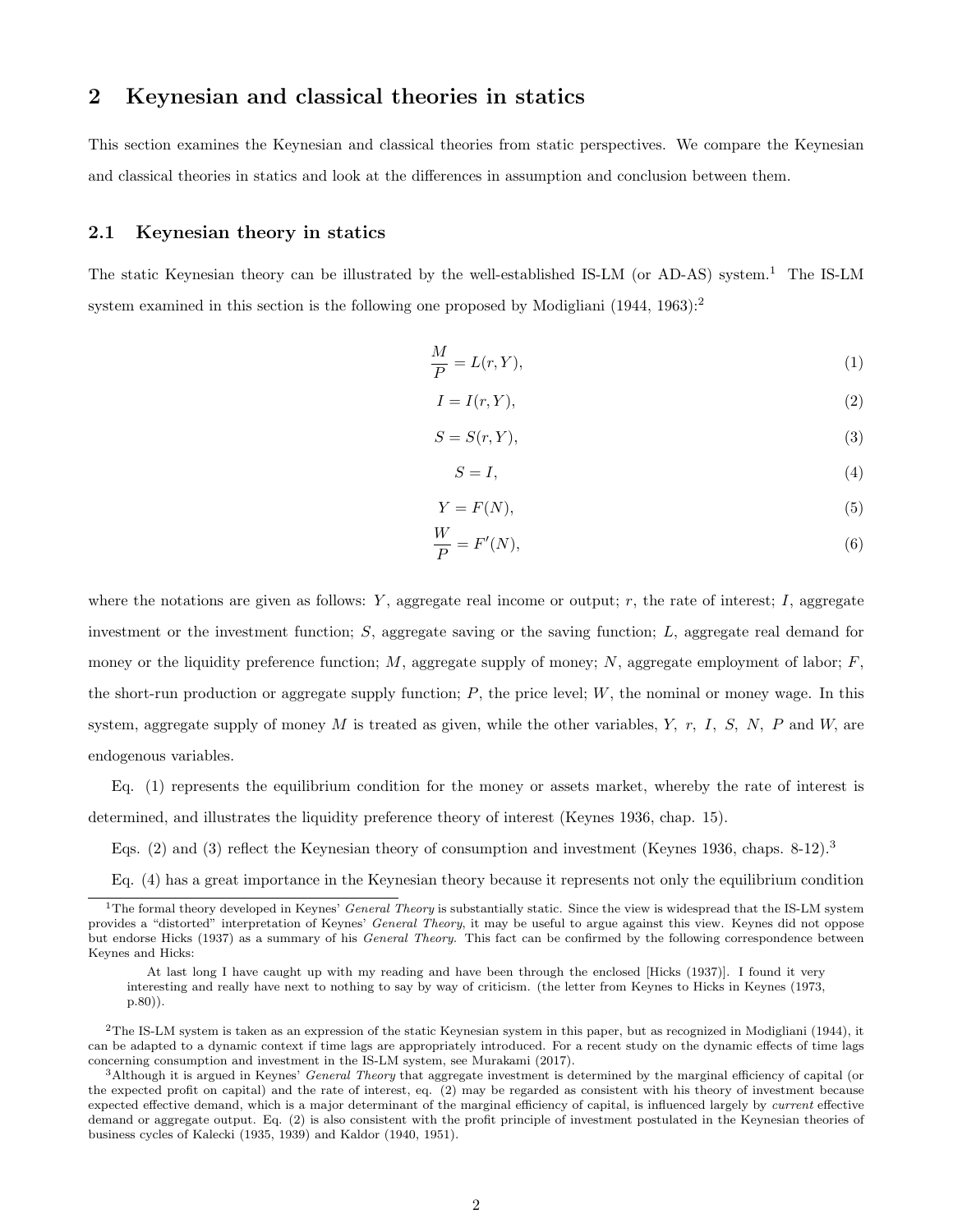for the goods-services market but also the principle of effective demand (Keynes, chap. 3).<sup>4</sup> It should, in the Keynesian theory, be interpreted to mean that aggregate saving, defined as the difference between aggregate income and aggregate consumption, is determined by aggregate investment, the sum of which and aggregate consumption is aggregate effective demand, not the other way round.

Eq. (5) is nothing but the aggregate supply function (Keynes 1936, chap. 3) and specifies the short-run relationship between aggregate employment and aggregate output with aggregate stock of capital kept constant. In the Keynesian theory, aggregate employment is adjusted by this equation to that level which is consistent with aggregate output determined by aggregate effective demand.

Finally, we would like to have a closer look at (6), because it may invoke some confusion; its meaning is different between the Keynesian and classical theories. It represents the "first postulate" of the classical theory, adopted as a realistic hypothesis in Keynes' General Theory (Keynes 1936, chap. 2). In the classical theory, this postulate has the implication that aggregate demand for labor or aggregate employment is adjusted to that level at which the marginal productivity of labor is equalized to the given real wage. Thus, in the classical theory, eq. (6) describes the (aggregate) labor demand function, which relates aggregate employment to the given real wage. In the Keynesian theory, on the other hand, aggregate employment or aggregate demand for labor is determined by aggregate effective demand for goods and services, as indicated by (4) and (5), and hence eq. (6) should not be interpreted to represent the (aggregate) labor demand function. Indeed, it should be interpreted as the price setting function, which represents the price level as a function of aggregate employment for the given nominal wage;<sup>5</sup> otherwise it is obviously inconsistent with the principle of effective demand.<sup>6</sup> Thus, in the Keynesian theory. it

 ${}^{5}$ Eq. (6) is equivalent to

$$
P = \frac{W}{F'(N)}.
$$

It can thus be taken as a behavioral equation for firms' price setting. Also, if the curvature of the production function is gradual, then the price level is almost proportionate to the nominal wage and hence almost fixed for the given nominal wage.

 $6$ According to Keynes' interpretation, the first postulate just describes the correlation between aggregate employment and the real wage, as the following statement indicates:

It [the first postulate] means that, with a given organisation, equipment and technique, real wages and the volume of output (and hence of employment) are uniquely correlated, so that, in general, an increase in employment can only occur to the accompaniment of a decline in the rate of real wages. Thus I am not disputing this vital fact which the classical economists have (rightly) asserted as indefeasible. In a given state of organisation, equipment and technique, the real wage earned by a unit of labour has a unique (inverse) correlation with the volume of employment. Thus if employment increases, in the short period, the reward per unit of labour in terms of wage-goods must, in general, decline and profits increase. (Keynes 1936, p. 17)

His interpretation is more explicit in his debate with Dunlop and Tarshis on real wages:

In the passage quoted above [Keynes (1936, pp. 9-10)] I was dealing with the relation of real wages to changes in output, and had in mind situations where changes in real and money wages are reflection of changes in the level of employment caused by changes in effective demand. (Keynes 1939, p. 35)

<sup>&</sup>lt;sup>4</sup>It seems that the reason why the investment and saving functions and the equilibrium condition for the goods-services market are separately posited in Modigliani's (1944, 1963) system is that he appreciated the difference between ex ante investment and saving. The following statement is made in Modigliani (1944):

In our case, the equilibrium of the "money market" is a condition of short-run equilibrium (that determines the rate of interest for each period) because it is the result of decisions that can be carried out into effect immediately. The condition saving  $=$  investment, on the other hand, is a condition of long-run equilibrium because the equality of  $ex$  ante saving and investment cannot be brought about instantaneously. This is a different way of stating the familiar proposition that the multiplier takes time to work out in its full effect. (p. 62).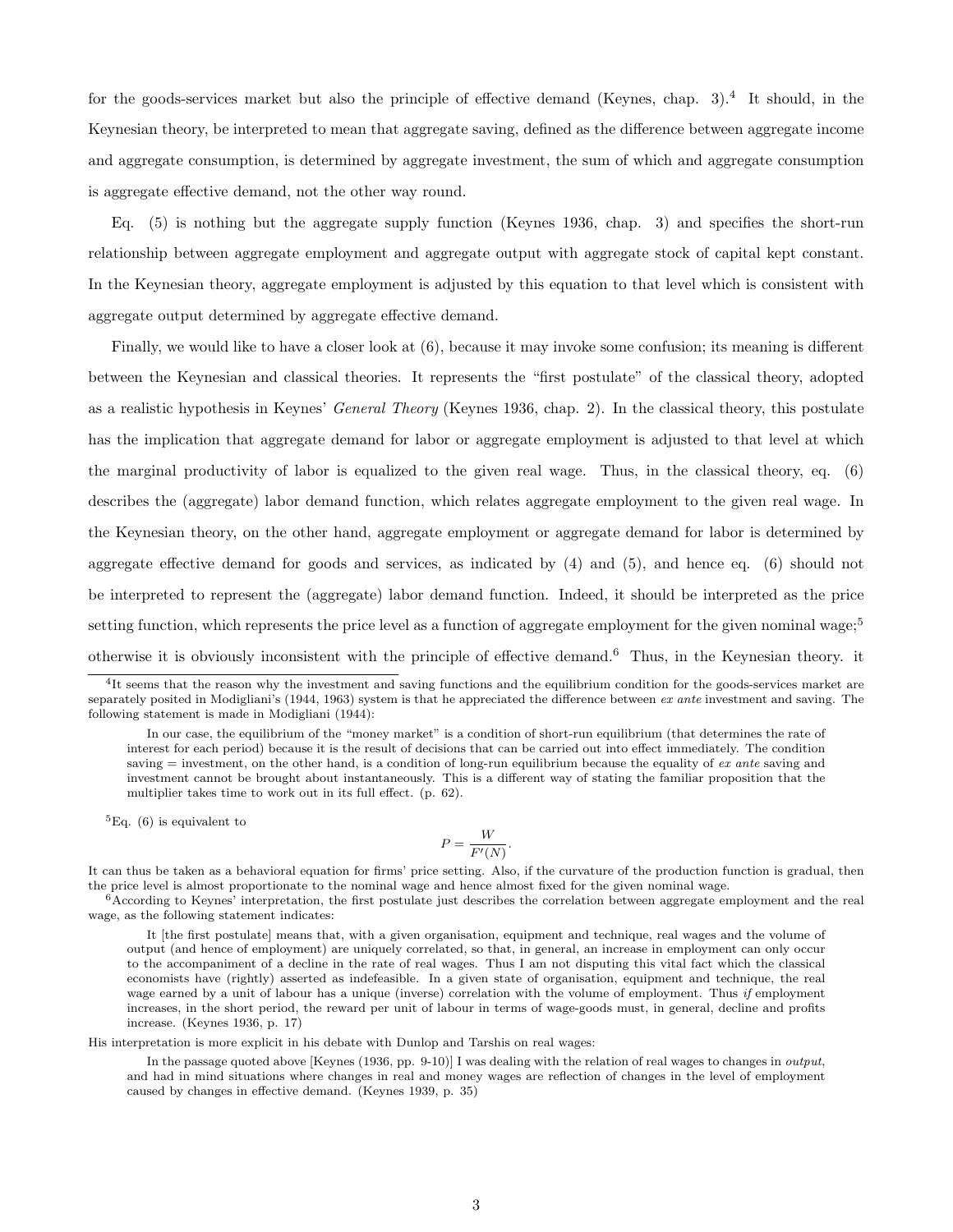describes the determination mechanism not of aggregate employment but of the price level.<sup>7</sup>

It is easily seen that the number of equations  $((1)-(6))$  is one less than that of endogenous variables Y, r, I, S, N, P and W. Then, (at least) one of the endogenous variables cannot be solved in this system. In other words, there is indeterminacy in this system. As argued in Modigliani (1944, 1963), however, the indeterminacy problem in the IS-LM system can be solved by fixing the nominal wage  $W$  to some predetermined level. With the nominal wage fixed, the other variables can be determined by this system, (1)-(6). Aggregate employment so determined does not necessarily correspond to *full employment* because aggregate supply of labor is not taken into account in this system. In other words, *involuntary unemployment* can arise in this system. Thus, the existence of involuntary unemployment or *underemployment equilibrium* can be verified in the presence of rigid nominal wages. Due to this, it is widely thought that the rigidity of nominal wages is the main cause of involuntary unemployment.<sup>8</sup> On these grounds, the Keynesian theory, in statics, is viewed as a macroeconomic theory based on the assumption of rigid nominal wages.<sup>9</sup>

#### 2.2 Classical theory in statics

Now we proceed to explore the properties of the (neo-)classical theory from static perspectives. The static classical theory can substantially be delineated by the same IS-LM system, (1)-(6), with one missing equation. The one missing equation is given by

$$
N = N_S \left(\frac{W}{P}\right),\tag{7}
$$

where  $N<sub>S</sub>$  is the labor supply function.

To examine the differences between the (static) Keynesian and classical theories, we consider the meanings of  $(1)-(6)$ , as well as of  $(7)$ , in the classical theory. For this purpose, we first look at  $(6)$  and  $(7)$  and then turn to  $(5)$ ,

$$
P = \frac{N F(N)}{F'(N)} \frac{WN}{Y} = \frac{1}{\beta} \frac{W}{Y/N},
$$

<sup>&</sup>lt;sup>7</sup>It seems that Keynes should not have maintained (6) and replaced it with a naive but realistic mark-up pricing hypothesis to establish the principle of effective demand as a foundation of his theory. In the Keynesian system based on the principle of effective demand ((4) and (5)), eq. (6) may be better taken as a mark-up pricing rule than as a first order condition for optimality. Indeed, it can be written as

where  $\beta$  stands for the employment elasticity of production. If  $\beta$  is approximately constant (and less than unity), this equation is consistent with the mark-up principle. In this sense, Kalecki's (1939, 1971) theory, based on the mark-up principle, is more faithful to the principle of effective demand. Indeed, in examining the Keynesian theory from dynamic perspectives (in the next section), we will adopt a hypothesis on price settings based on Kalecki's theory rather than Keynes', because the former is more "Keynesian" than the latter.

<sup>8</sup>This view is asserted in Modigliani (1944) as follows:

It is usually considered as one of the most important achievements of the Keynesian theory that it explains the consistency with the presence of involuntary unemployment. It is, however, not sufficiently recognized that, except in a limiting case to be considered later, this result it due entirely to the assumption of "rigid wages" and not to the Keynesian liquidity preference. (p. 65)

The liquidity-preference theory is not necessary to explain underemployment equilibrium; it is sufficiently only in a limiting case; the "Keynesian case." In the general case it is neither necessary nor sufficient; it can explain this phenomenon only with the additional assumption or rigid wages. (pp. 75-76).

<sup>9</sup>As noted in the outset of Modigliani's (1944) analysis, this view on the Keynesian theory is only valid in a static context. See Section 2.3.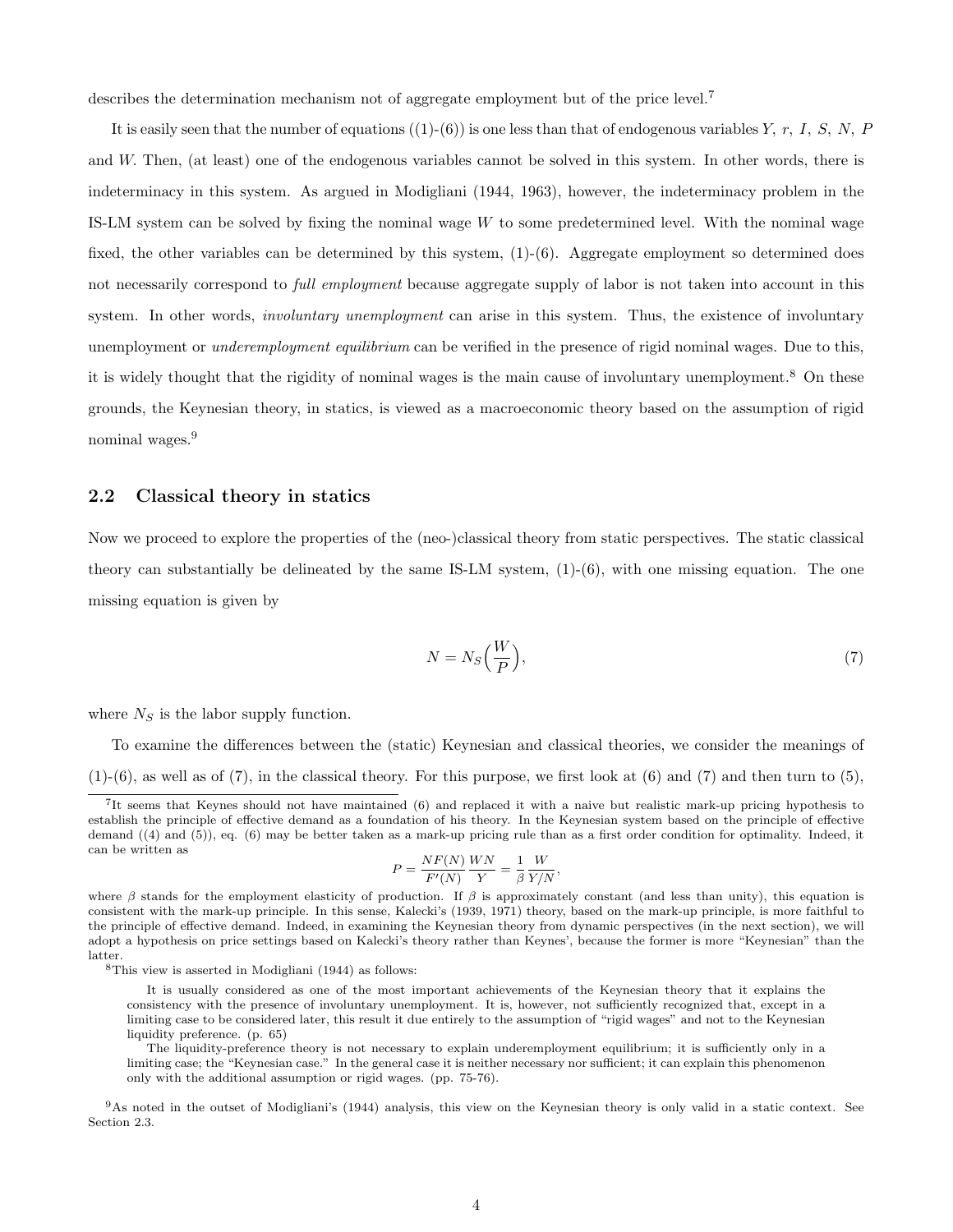$(2)-(4)$  and  $(1)$  in order.

Eq. (6) truly expresses the first postulate of the classical theory, which implies that aggregate demand for labor is determined by the real wage. In this sense, as we have argued above, it plays the role of the labor demand function in the classical theory. Eq. (7), on the other hand, indicates that aggregate employment is equal to aggregate supply of labor corresponding to the given real wage. It reflects the "second postulate" of the classical theory, which states that the marginal disutility of labor, divided by the marginal utility of consumption, is equal to the real wage (Keynes 1936, chap. 2). Thus, eqs. (6) and (7) imply that aggregate employment, which appears as a symbol in both of them, is equal to aggregate demand for and supply of labor and hence that the labor market is in equilibrium in the sense that there is no involuntary unemployment. In other words, aggregate employment derived from (6) and (7) corresponds to *full employment*. The presence of (7) characterizes the classical theory because it means full employment.<sup>10</sup>

Eq. (5) describes the short-run technique of production, but its role in the classical theory is different from that in the Keynesian theory. In the Keynesian theory, it derives aggregate employment from aggregate real output corresponding to aggregate effective demand; in the classical theory, it derives aggregate real output from aggregate employment corresponding to full employment. It implies different causal relationships between aggregate employment and output in these theories.

Naturally, eqs. (2)-(4), in the classical theory, play a role different from that in the Keynesian theory. Since aggregate real output is determined by (5), aggregate investment and saving can be reduced to functions of the rate of interest alone by (2) and (3). Then, what eq. (4) determines is not aggregate output but the rate of interest. It reflects the classical (or loanable funds) theory of interest.

Eq. (1) is, of course, the equilibrium condition of the money market but does not describe the determination mechanism of the rate of interest. Since aggregate output and the rate of interest are already determined by (5) and (4), respectively, the right-hand side of (1), or aggregate real demand for money, is constant. It then follows from (1) that the price level is proportionate to aggregate supply of money, which implies that the quantity theory of money holds. Eq. (1) gives the price level in response to the given quantity of money.

In the static classical theory, aggregate supply of labor is taken into consideration by (7). This is the main difference from the static Keynesian theory. Because of it, the real wage is allowed to be adjusted to the level at which the labor market is in equilibrium in the sense that aggregate demand for and supply of labor equal each other; the flexibility of (real) wages is implicitly assumed in the classical theory. As a result of this flexibility,

<sup>&</sup>lt;sup>10</sup>The equivalence of the second postulate and full employment is recognized in Keynes' *General Theory*:

At different points in this chapter we have made the classical theory to depend in succession on the assumptions:

<sup>(1)</sup> that the real wage is equal to the marginal disutility of the existing employment;

 $(2)$  that there is no such thing as involuntary unemployment in the strict sense;

<sup>(3)</sup> that supply creates its own demand in the sense that the aggregate demand price is equal to the aggregate supply price for all levels of output and employment.

These three assumptions, however, all amount to the same thing in the sense that they all stand and fall together, any one of them logically involving the other two. (Keynes 1936, pp. 21-22)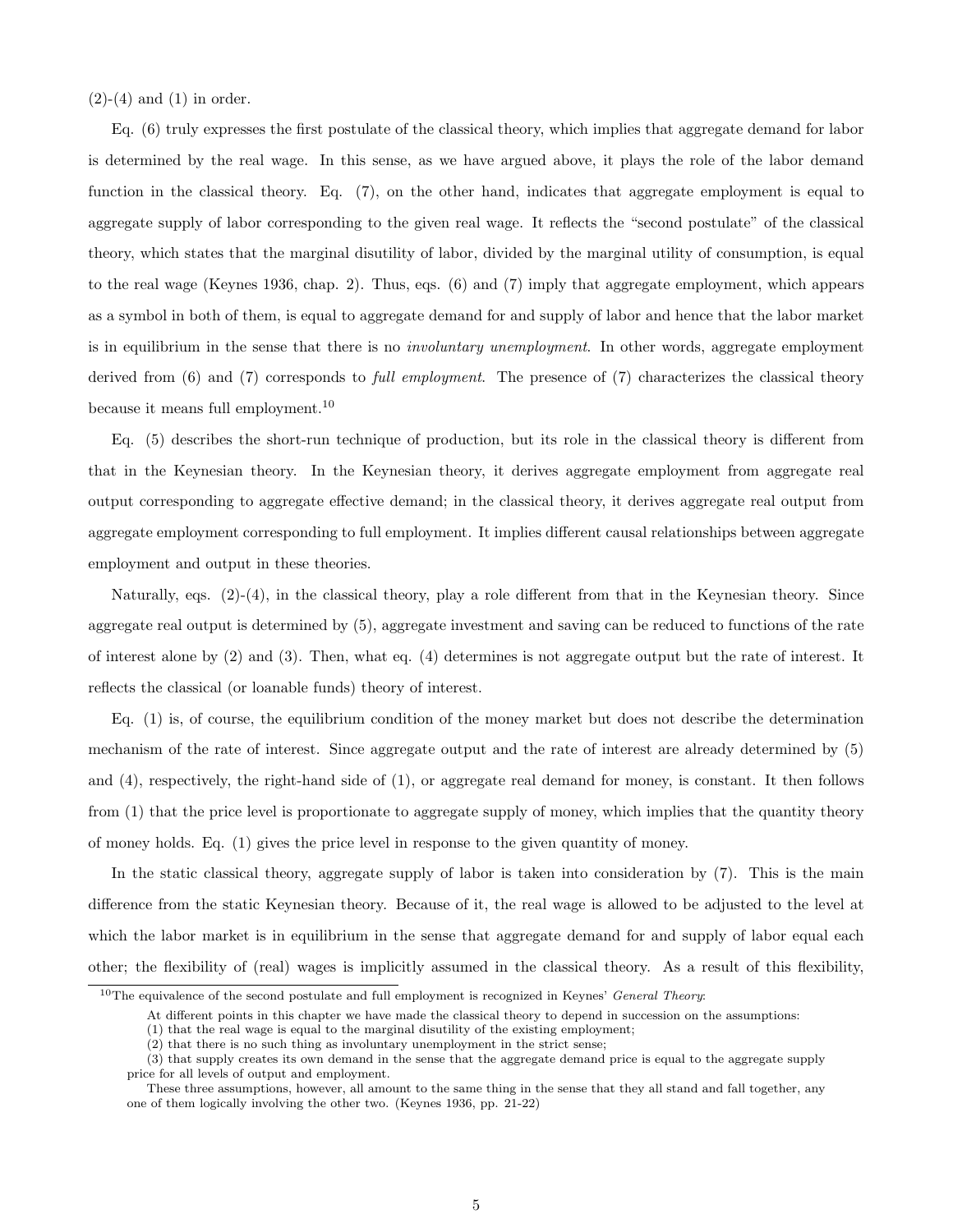aggregate output is fixed at the level corresponding to full employment in the labor market and hence determined independently from the quantity of money. In this respect, the classical dichotomy holds. This is reflected in the conclusion that the price level is determined entirely by the quantity of money. Thus, the flexibility of wages, as well as the labor supply function, plays a vital role for establishing full-employment equilibrium.

### 2.3 Keynesian and classical theories in statics: summary

We have so far discussed the Keynesian and classical theories from static viewpoints. We can now conclude that whether the nominal wage is flexible or not makes a great difference between the Keynesian and classical theories. It then follows from this conclusion that the existence of underemployment equilibrium with involuntary unemployment is only the outcome of the rigidity of nominal wages. According to this view, the Keynesian theory reduces to the classical theory without the nominal-wage rigidity. This is the view shared among a lot of economists.<sup>11</sup>

The rigidity of nominal wages plays an essential role for verifying the Keynesian theory or the presence of involuntary unemployment in statics; it is a sufficient (not necessary) condition for the existence of equilibrium with involuntary unemployment. In statics, phenomena do not possess practical relevancy unless they are shown to occur in equilibrium. In this sense, the widespread view on the Keynesian theory is right in a static context.

### 3 Keynesian and classical theories in dynamics

In statics, as we have confirmed in the last section, the rigidity of nominal wages or prices is of great importance in explaining involuntary unemployment; it guarantees the existence of underemployment equilibrium. Involuntary unemployment, however, need not be characterized as a phenomenon occurring at *equilibrium*. It can be described as a *disequilibrium* phenomenon in a dynamic context. Indeed, if the economy stays away from the *full-employment* equilibrium for a long while, it undergoes prolonged involuntary unemployment in disequilibrium or underemployment disequilibrium. From this point of view, we do not necessarily have to assume the rigidity of nominal wages or prices to explain the phenomenon of underemployment equilibrium. We may thus argue that what matters for the practical relevancy of the Keynesian theory is not the existence of underemployment equilibrium but the  $(in-)stability$  of full-employment equilibrium.<sup>12</sup>

<sup>&</sup>lt;sup>11</sup>This view is made explicit in Ball et al.  $(1988)$  as follows:

According to the Keynesian view, fluctuations in output arise largely from fluctuations in nominal aggregate demand. These changes in demand have real effects because nominal wages and prices are rigid. (p. 1)

 $12$ This position is taken in Patinkin (1965) as the following statements indicate:

Thus Keynesian economics is the economics of unemployment *disequilibrium*. It argues that as a result of interestinelasticity, on the one hand, and distribution and expectation effects, on the other, the dynamic process of Chapter XIII:3—even when aided by monetary policy—is unlikely to converge either smoothly or rapidly to the full-employment position. Indeed, if these influences are sufficiently strong, they may even render this process unstable. In such a case the return to full employment would have to await the fortunate advent of some exogenous force that would expand aggregate demand sufficiently. (pp. 337-338)

While our interpretation takes off the analytical edge of Keynesian economics in one direction, it sharpens it in another, more vital one. It makes unmistakably clear—what should always have been clear—that the involuntary unemployment of the *General Theory* need not have its origin in wage rigidities. Indeed, in this respect we are more Keynesian than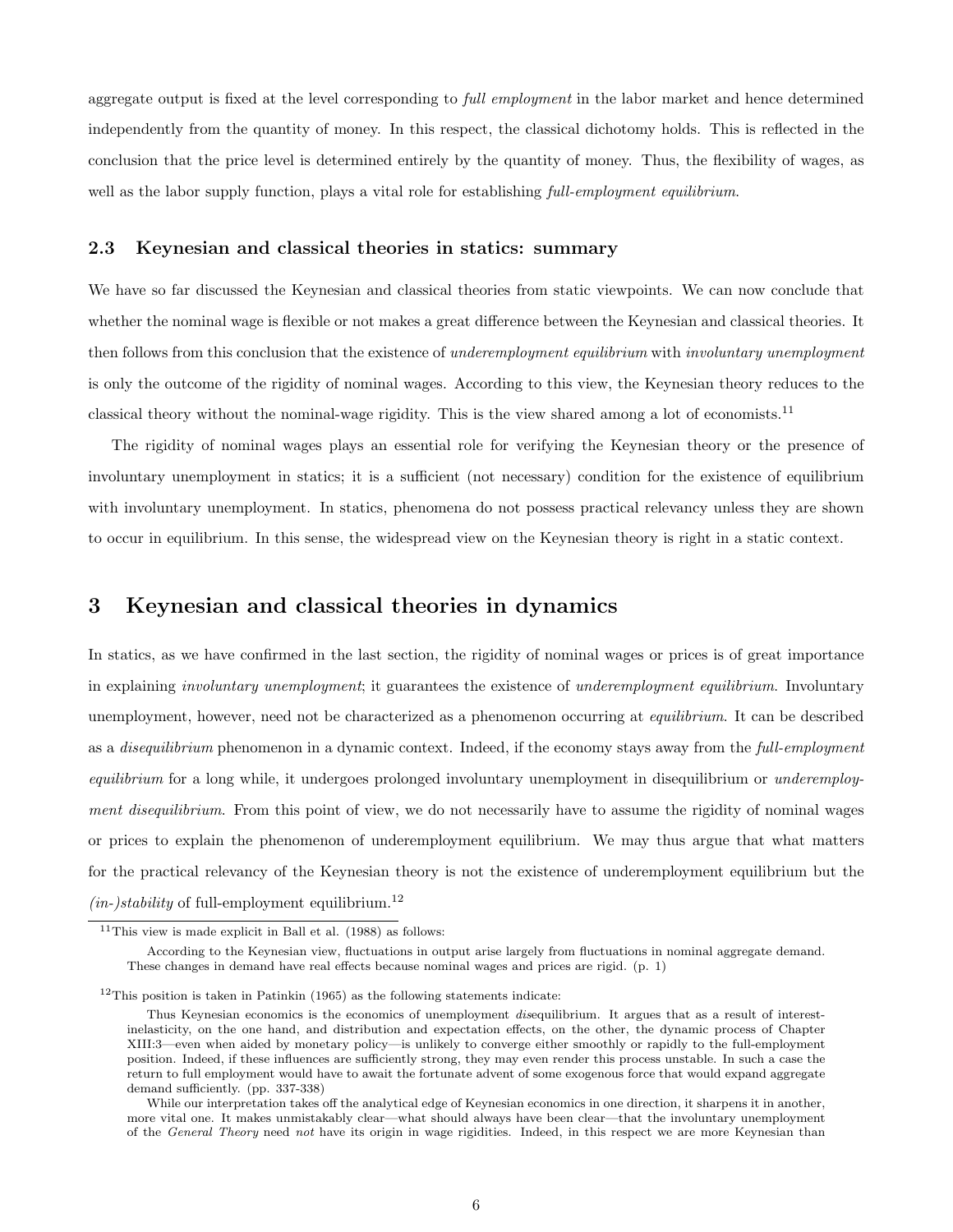This section discusses the Keynesian and classical theories in dynamics from the viewpoint of stability of fullemployment equilibrium. For this purpose, we examine two dynamic systems, one of which is with Keynesian features and the other with classical features; they possess the same equilibrium corresponding to the natural rate of unemployment, identified with full employment, but differ in dynamic adjustments in the price level and aggregate output. The issue in this section is the differences in stability properties of the same equilibrium between the Keynesian and classical systems.

The subsections that follow explore Keynesian and classical systems. Section 3.1 sets up the basic framework common between our Keynesian and classical systems. Sections 3.2 and 3.3 formalize and examine dynamic systems with Keynesian and classical properties, respectively.

#### 3.1 Aggregate demand and aggregate supply

This subsection presents behavioral equations concerning aggregate demand and aggregate supply. In what follows, the notations used in the last section are kept except when special mention is made.

We first consider aggregate demand. Aggregate saving is assumed to be represented by

$$
S = sY,\tag{8}
$$

where  $s$  is a positive constant which represents the (marginal and average) propensity to save.

We postulate that aggregate (gross) investment is described in the following equation:

$$
\frac{I}{K} = f\left(\frac{Y}{K}, r - \pi^e\right) = f(x, \rho^e),\tag{9}
$$

where K and  $\pi^e$  stand for aggregate stock of capital and the expected rate of inflation, respectively; x and  $\rho^e$ represent the output-capital ratio and the real rate of interest, respectively;  $f$  is the capital formation function which is assumed to be twice continuously differentiable with

$$
f_x \equiv \frac{\partial f}{\partial x} > 0, \ f_{\rho^e} \equiv \frac{\partial f}{\partial \rho^e} < 0. \tag{10}
$$

Keynes. For by unequivocally placing the center of emphasis on the inadequacy of aggregate demand in the commodity market, and by recognizing the resulting involuntary unemployment to be phenomenon of economic dynamics, we have freed ourselves from the necessity of static analysis to connect decreases in employment with increases in the real wage rate. We have been able to explain the existence of involuntary unemployment without placing any restrictions on the movement of the real wage rate. (pp. 340-341)

A similar argument is made in Tobin (1975):

Very likely Keynes chose the wrong battlefield. Equilibrium analysis and comparative statics were the tools to which he naturally turned to express his ideas, but they were probably not the best tools for his purpose. (p. 195)

The real issue is not the existence of a long-run static *equilibrium* with unemployment, but the possibility of protracted unemployment which the natural adjustments of a market economy remedy very slowly if at all. So what if, within the recherché rules of the contest, Keynes failed to establish an "underemployment equilibrium"? The phenomena he described are better regarded as disequilibrium dynamics. Keynes's comparative statics were an awkward analytical language unequal to the shrewd observations and intuitions he was trying to embody. (pp. 195-196)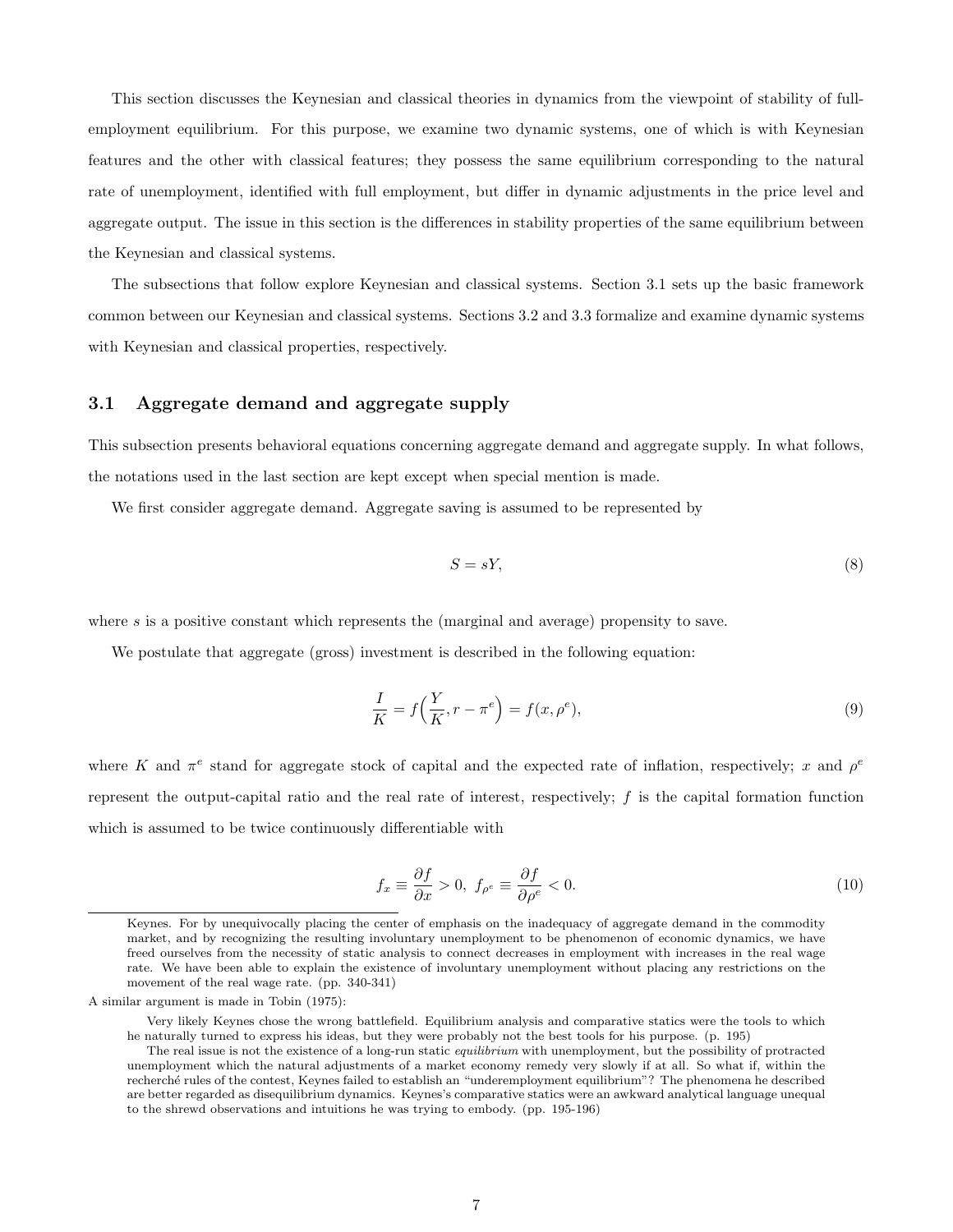This equation reflects the Keynesian theory of investment.<sup>13</sup>

We postulate that the nominal rate of interest is represented by the following equation:

$$
r = r\left(\frac{PY}{M}\right) = r(v) \tag{11}
$$

where v represents the ratio between aggregate nominal income to aggregate nominal supply of money; r is interest rate function which is assumed to be twice continuously differentiable with

$$
r_v \equiv r'(v) > 0,\tag{12}
$$

This relation can be derived from the money-market equilibrium condition given by

$$
\frac{M}{P} = l(r)Y,\tag{13}
$$

where  $l$  is the liquidity preference function with

$$
l'(r) < 0.\tag{14}
$$

We turn to aggregate supply. Aggregate real output is determined by the following Cobb-Douglas technique:

$$
Y = K^{1-\beta}(AN)^{\beta},\tag{15}
$$

where A stands for the labor augmenting technology;  $\beta$  is a positive constant less than unity.

With the capital formation and interest rate functions (10) and (11), aggregate capital formation can be described  $bv^{14}$ 

$$
\frac{\dot{K}}{K} = f\left(\frac{Y}{K}, r\left(\frac{PY}{M}\right) - \pi^e\right) - \delta,\tag{16}
$$

where  $\delta$  is a positive constant which represents the rate of capital depreciation.<sup>15</sup>

The natural-rate level of aggregate employment, proportionate to aggregate supply of labor,<sup>16</sup> and the labor

 ${}^{13}$ Eq. (9) is consistent with the marginal efficiency theory of investment (Keynes 1936, chap. 11) and also with the profit principle of investment (cf. Kalecki 1935, 1939; Kaldor 1940, 1951). For an intertemporal microeconomic foundation on the Keynesian theory of investment, see Murakami (2016a).

<sup>&</sup>lt;sup>14</sup>Throughout this paper,  $v$  denotes the time derivative of  $v$ , i.e.,  $\dot{v} = dv/dt$ .

<sup>&</sup>lt;sup>15</sup>Since aggregate *ex ante* investment and saving are distinguished, aggregate *ex post* capital formation may not be equal to aggregate ex ante investment net of capital depreciation. For simplicity, however, the difference between ex ante and ex post investment is ignored in (16). For a more general formalization of capital formation, see Stein (1969); for a further generalization, see Murakami (2014).

<sup>&</sup>lt;sup>16</sup>If the natural rate of unemployment is constant over time, the natural-rate level of aggregate employment is proportional to aggregate supply of labor.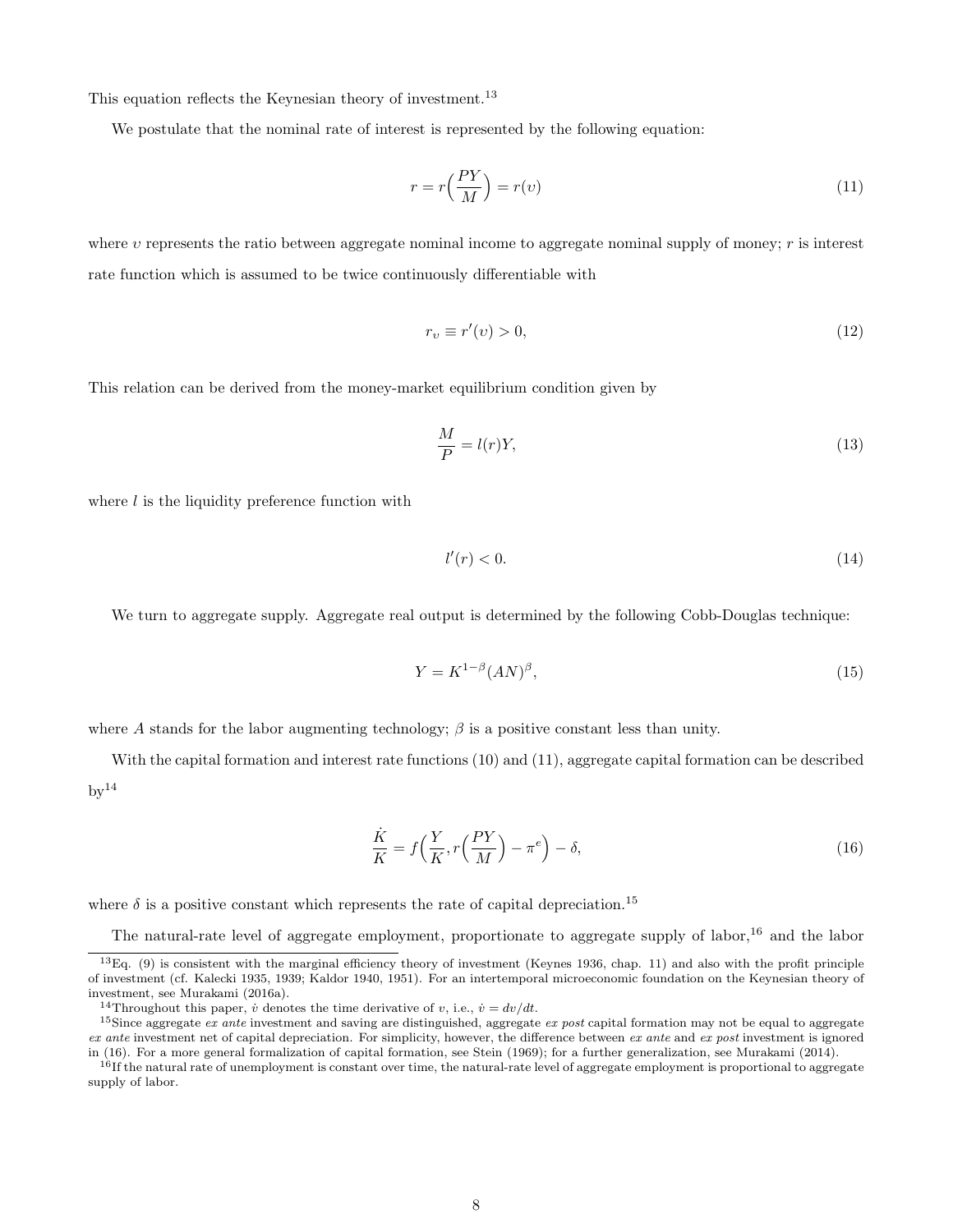augmenting technology are assumed to change at constant rates as follows:

$$
\frac{\dot{N}^*}{N^*} = n,\tag{17}
$$

$$
\frac{\dot{A}}{A} = a,\tag{18}
$$

where  $N^*$  stands for the natural-rate level of aggregate employment; n is a real constant which represents the rate of change in aggregate supply of labor;  $a$  is a nonnegative constant which represents the rate of technical change with  $\delta + n + a > 0.17$ 

Given the production technique described by (15), the natural-rate level of aggregate real output is defined by the natural-rate level of aggregate employment as follows:

$$
Y^* = K^{1-\beta} (A N^*)^{\beta}, \tag{19}
$$

where  $Y^*$  stands for the natural-rate level of aggregate real output. For this variable, the following three ratios can be defined:

$$
y = \frac{Y}{Y^*},\tag{20}
$$

$$
k = \frac{K}{Y^*},\tag{21}
$$

$$
m = \frac{M}{PY^*},\tag{22}
$$

where  $y$ ,  $k$  and  $m$  are called the rate of utilization, the capital coefficient and the money coefficient, which corresponds to the Marshallian  $k$  at the natural rate of employment, respectively.

It follows from (19) that the rate of change in the natural-rate level of aggregate output can be written as

$$
\frac{\dot{Y}^*}{Y^*} = (1-\beta)\frac{\dot{K}}{K} + \beta\Big(\frac{\dot{A}}{A} + \frac{\dot{N}^*}{N^*}\Big),
$$

which can, by  $(16)-(18)$  and  $(20)-(22)$ , be reduced to

$$
\frac{\dot{Y}^*}{Y^*} = (1 - \beta) \left[ f\left(\frac{y}{k}, r - \pi^e\right) - \delta \right] + \beta(n + a),\tag{23}
$$

With (16)-(18) and (20)-(22), the rate of change in the capital coefficient can also be given by

$$
\frac{\dot{k}}{k} = \beta \left[ f\left(\frac{y}{k}, r\left(\frac{y}{m} - \pi^e\right) - (\delta + n + a) \right].\right)
$$
\n(24)

 $17$ Provided that this condition holds, the rate of change in aggregate supply of labor, which can be identified with the rate of change in population, can be negative.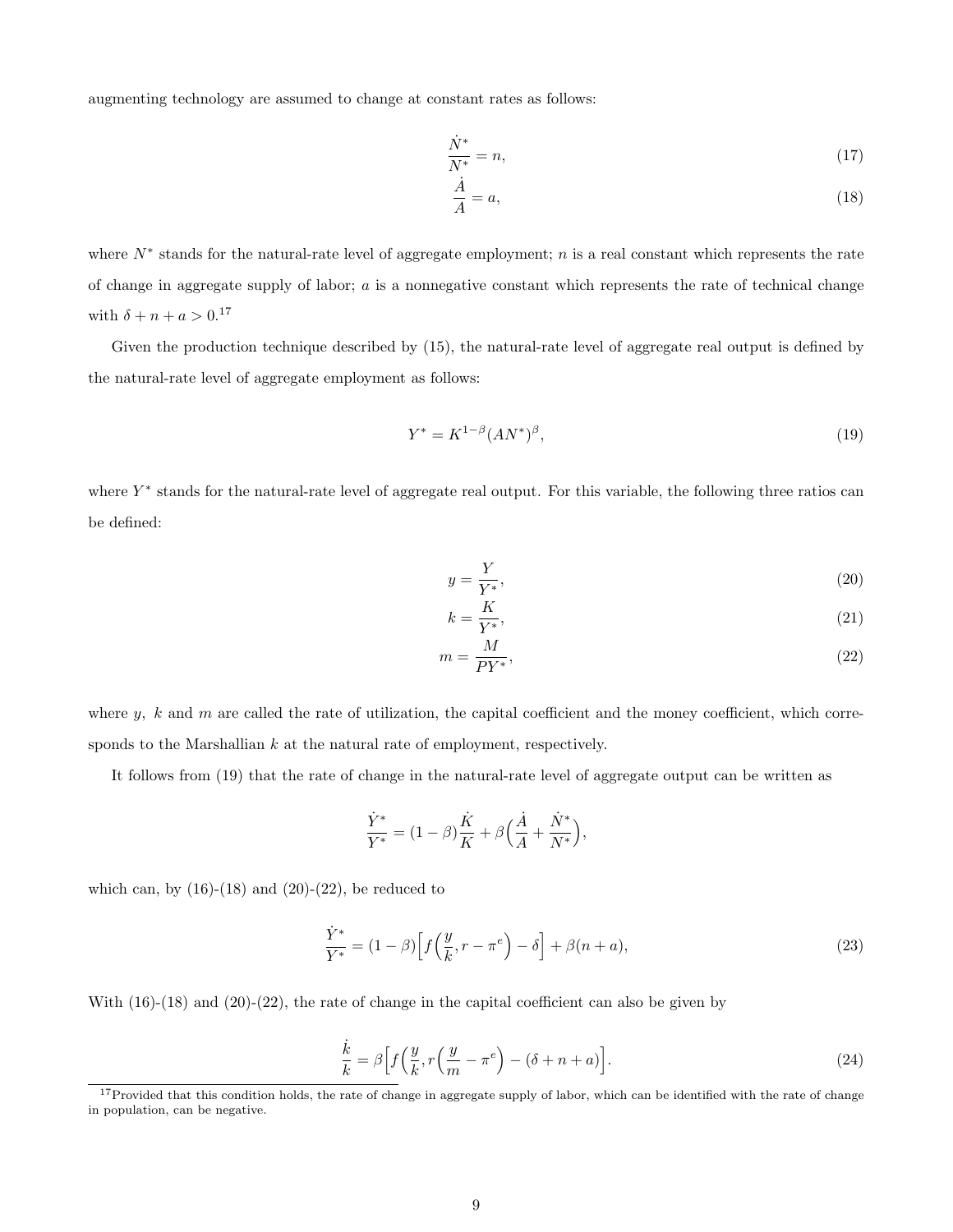This is a dynamic equation common to our Keynesian and classical systems explored in the next subsections.

Account is also taken of the labor market. It is seen from (15), (19) and (20) that the ratio between actual and natural rates of employment can be related to the rate of utilization as follows:

$$
\frac{N}{N^*} = y^{1/\beta}.\tag{25}
$$

The rate of change in the nominal wage is supposed to be determined by the actual and natural rates of employment and the expected rate of inflation in the following fashion:

$$
\frac{\dot{W}}{W} = \gamma \Big( \frac{N-N^*}{N^*} \Big) + \pi^e + a,
$$

where  $\gamma$  is a positive parameter that measures the speed of adjustment in the labor market and also the degree of wage flexibility. This equation is a natural-rate version of the Phillips curve augmented with the rate of change in labor augmenting technique. It then follows from (25) that this Phillips curve can be written as

$$
\frac{\dot{W}}{W} = \gamma (y^{1/\beta} - 1) + \pi^e + a.
$$
\n(26)

We suppose that the monetary authority changes aggregate supply of money at a constant rate in the following way:

$$
\frac{\dot{M}}{M} = \mu,\tag{27}
$$

where  $\mu$  is a real constant.

Finally, it is assumed that the expected rate of inflation is revised adaptively in the following fashion:

$$
\dot{\pi}^e = \epsilon \Big(\frac{\dot{P}}{P} - \pi^e\Big),\tag{28}
$$

where  $\epsilon$  is a positive constant which represents the speed of revisions of inflation expectations.<sup>18</sup>

#### 3.2 Keynesian theory in dynamics

In dynamics, the Keynesian and classical theories can be distinguished in terms of adjustments in the price level and aggregate output. In the Keynesian theory, as the principle of effective demand implies, aggregate output is changed in response to fluctuations in aggregate effective demand; in the classical theory, the gap between aggregate demand and output is filled by adjustments in the price level.<sup>19</sup> Following this view, this and the next subsections

<sup>&</sup>lt;sup>18</sup>As verified by Muth (1961), the "adaptive expectations" rule is "rational" (or efficient) if the actual rate of inflation is composed of both permanent and transitory disturbances.

 $19$ This is a common view as observed in Leijonhufvud (1968):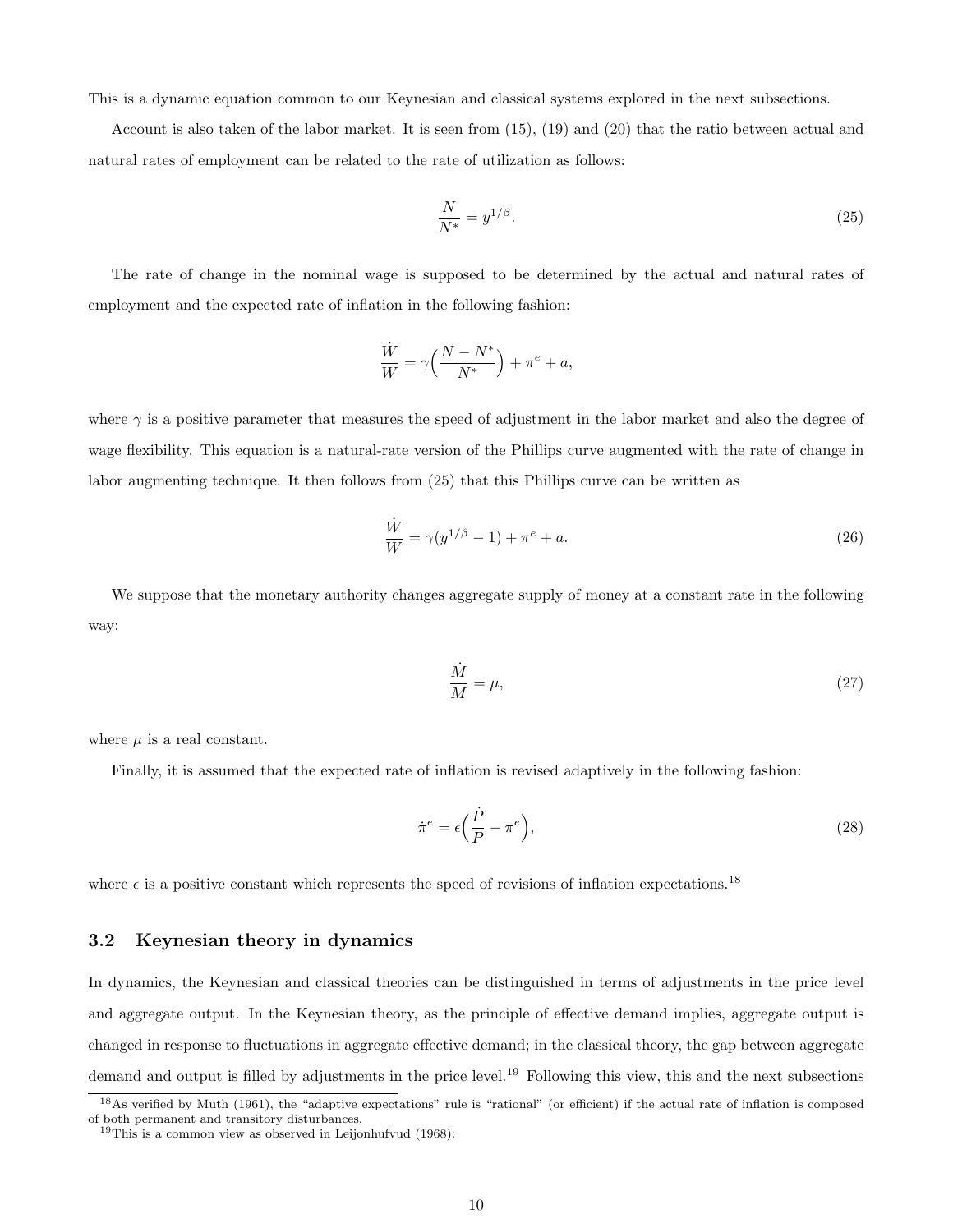consider the Keynesian and classical theories in a long-run and dynamic context to discuss the difference in view on long-run stability between them.

The principle of effective demand is no doubt the core of the Keynesian theory. In statics, it maintains that aggregate real output is equalized to aggregate effective demand. In dynamics, it is interpreted to mean that aggregate output is adjusted to meet aggregate effective demand in the short run. In other words, it can be regarded as the hypothesis that it is quantity, rather than prices, that is adjusted in response to the gap between (aggregate) demand and supply. Given that a "long term" is a consequence of a "short term," the "quantity adjustment" should also characterize the long-term Keynesian theory.

Reflecting this view, we may postulate for dynamic analysis that aggregate output is adjusted to aggregate demand. In the long term, however, the level of potential output, identified with the natural-rate level of output, increases through changes in the supply side (e.g., capital formation, population changes and technical progress). In this respect, it is reasonable to suppose that aggregate output is determined relative to its potential level in response to changes in the demand side. In other words, the rate of utilization, the ratio between the two, should be taken as the adjusting variable in a long-term version of Keynesian quantity adjustment.

Thus, we assume that the rate of utilization is changed in response to the discrepancy between aggregate effective demand and supply in the following fashion:

$$
\dot{y} = \alpha \left(\frac{E - Y}{Y^*}\right) = \alpha \left(\frac{I - S}{Y^*}\right),\tag{29}
$$

where E stands for aggregate effective demand equal to the sum of aggregate consumption and investment;<sup>20</sup>  $\alpha$  is a positive constant which represents the speed of adjustment. This equation says that the rate of utilization is varied in response to the ratio between aggregate excess demand and the natural-rate level of aggregate output. It can be seen as a long-term version of quantity adjustment.

Substituting  $(8)$ ,  $(9)$ ,  $(11)$  and  $(20)-(22)$  in  $(29)$ , we obtain the following:

$$
\dot{y} = \alpha \left[ f\left(\frac{y}{k}, r\left(\frac{y}{m}\right) - \pi^e\right)k - sy \right].
$$
\n(30)

This equation, as well as (24), constitutes our Keynesian system.

According to the principle of effective demand, the gap between aggregate demand and supply is filled by quantity

In general equilibrium flow models, *prices* are the only endogenous variables which enter as arguments into the demand and supply functions of individual households. Tastes and initial resource endowments are parametric. In "Keynesian" flow models the corresponding arguments are real income and the interest rate. Of these, real income is a measure of quantity, not of prices. On a highly abstract level, the fundamental distinction between general equilibrium and Keynesian models lies in the appearance of this quantity variable in the excess demand relation to the latter. The difference is due to the assumptions made about the adjustment behavior of the two systems. In the short run, the "Classical" system adjusts to changes in money expenditures by means of price-level movements; the Keynesian adjusts primarily by way of real income movements. (p. 51)

 $^{20}$ Government expenditure or net exports can be included in aggregate effective demand as exogenous factors, provided that they are proportionate to the natural-rate level of aggregate output.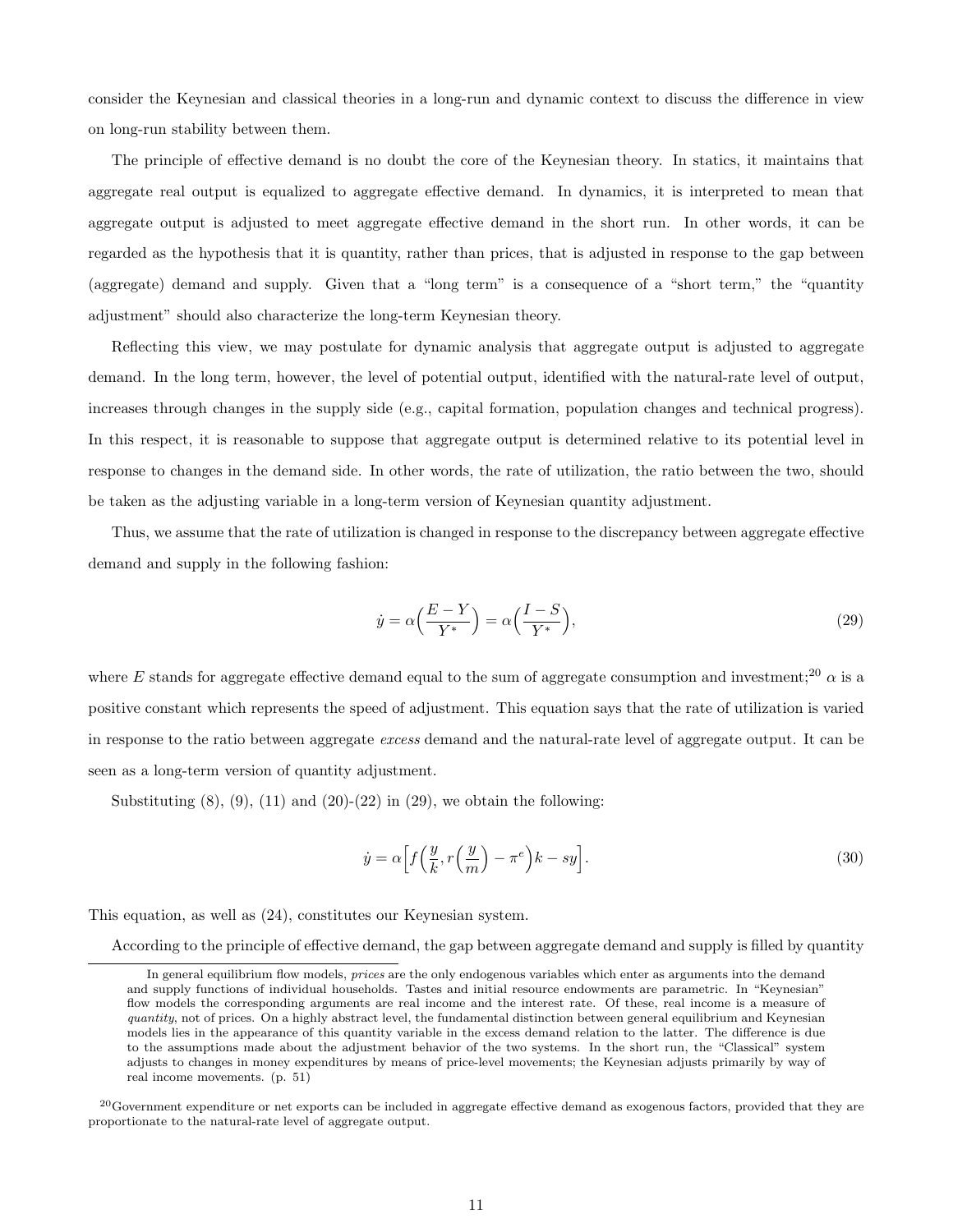adjustment rather than price adjustment. In the Keynesian theory, the price level should then be determined by a mechanism different from price adjustment. In Keynes' General Theory, as we have observed, the "marginal" principle plays a role in price determination; "[t]he general price-level depends partly on the rate of renumeration of the factors of production which enter into marginal cost and partly on the scale of output as a whole" (Keynes 1936, p. 294). As we have argued, however, the mark-up principle, proposed by Kalecki (1939, 1971), is more suited to the Keynesian theory. In Kalecki's (1939, 1971) theory, the mark-up ratio is influenced by the degree of monopoly, and aggregate share of labor is determined by the (average) mark-up ratio. As argued by him, aggregate share of labor so determined is subject to fluctuations in the short run but is fairly constant in the long run.<sup>21</sup>

Reflecting the Kaleckian theory, we may postulate that the price level is determined so that aggregate share of labor would be constant at the natural rate of unemployment:

$$
P = (1+\theta)\frac{WN^*}{Y^*},\tag{31}
$$

where  $\theta$  is a positive constant which represents the mark-up ratio. This is consistent with the short-run fluctuations and long-run stability of aggregate share of labor.

It follows from (31) that the rate of inflation is given by

$$
\frac{\dot{P}}{P} = \frac{\dot{W}}{W} + \frac{\dot{N}^*}{N^*} - \frac{\dot{Y}^*}{Y^*},
$$

which can, with  $(17)$ ,  $(23)$  and  $(26)$ , be reduced to

$$
\frac{\dot{P}}{P} = \gamma(y^{1/\beta} - 1) - (1 - \beta) \left[ f\left(\frac{y}{k}, r\left(\frac{y}{m}\right) - \pi^e\right) - (\delta + n + a) \right] + \pi^e. \tag{32}
$$

The rate of change in the money coefficient (defined by (22)) can then be calculated as

$$
\frac{\dot{m}}{m} = \frac{\dot{M}}{M} - \frac{\dot{P}}{P} - \frac{\dot{Y}^*}{Y^*},
$$

which can, by (23) and (27), be reduced to

$$
\frac{\dot{m}}{m} = \mu - n - a - \gamma (y^{1/\beta} - 1) - \pi^e.
$$
\n(33)

It is seen from (28) and (32) that the expected rate of inflation is revised as follows:

$$
\dot{\pi}^e = \epsilon \left\{ \gamma(y^{1/\beta} - 1) - (1 - \beta) \left[ f\left(\frac{y}{k}, r\left(\frac{y}{m}\right) - \pi^e\right) - (\delta + n + a) \right] \right\}.
$$
\n(34)

<sup>&</sup>lt;sup>21</sup>The long-run stability of aggregate share of labor has been confirmed by Jones (2016). According to him, the U.S. share of capital was almost constant (about 34.2 percent) until around 2000, though it has recently been rising (to 38.7 percent by 2012).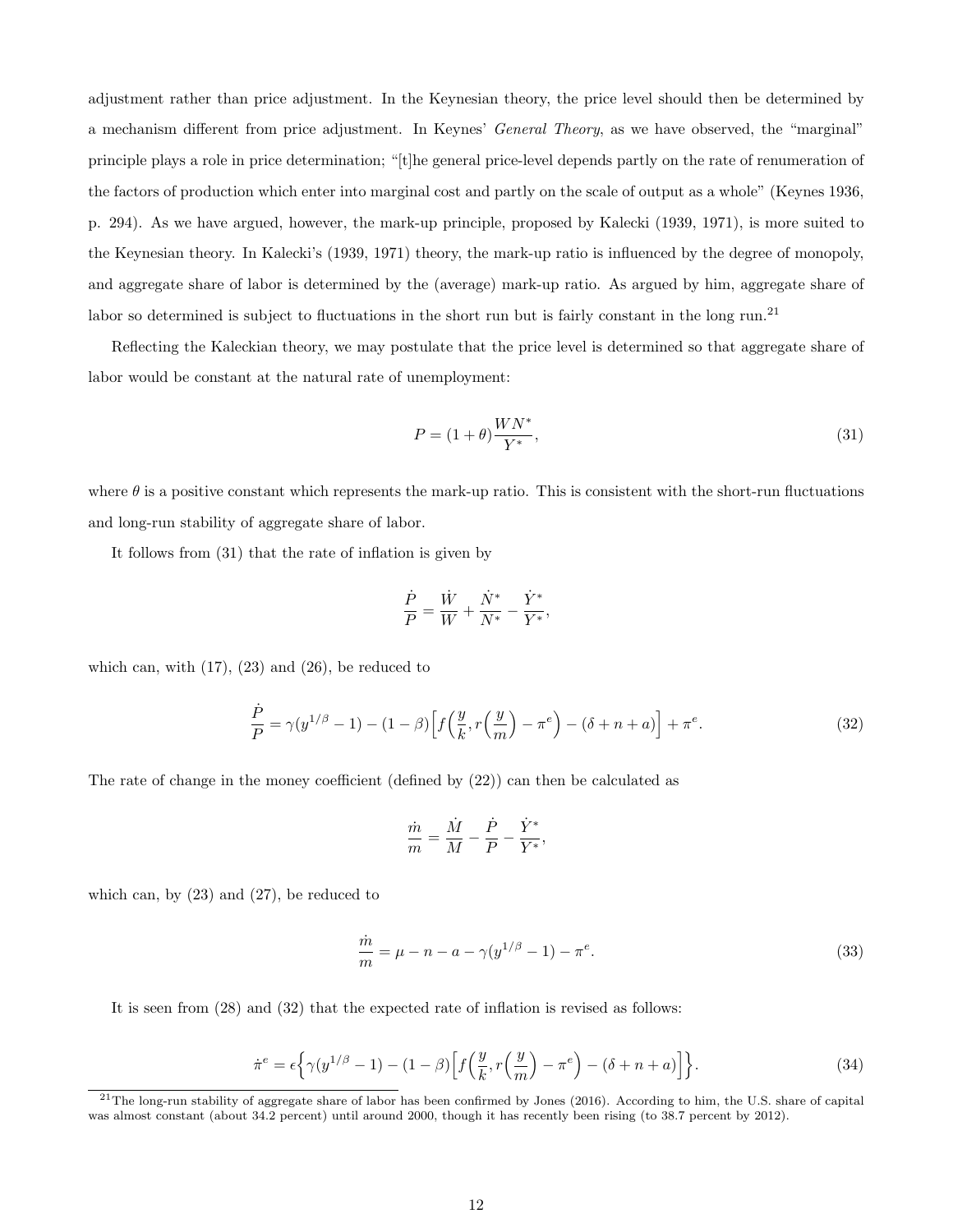Thus, we can obtain the following system of equations:

$$
\dot{y} = \alpha \left[ f\left(\frac{y}{k}, r\left(\frac{y}{m}\right) - \pi^e\right)k - sy \right],\tag{30}
$$

$$
\frac{\dot{k}}{k} = \beta \Big[ f\Big(\frac{y}{k}, r\Big(\frac{y}{m}\Big) - \pi^e \Big) - (\delta + n + a) \Big],\tag{24}
$$

$$
\frac{\dot{m}}{m} = \mu - n - a - \gamma (y^{1/\beta} - 1) - \pi^e.
$$
\n(33)

$$
\dot{\pi}^e = \epsilon \left\{ \gamma(y^{1/\beta} - 1) - (1 - \beta) \left[ f\left(\frac{y}{k}, r\left(\frac{y}{m}\right) - \pi^e\right) - (\delta + n + a) \right] \right\}.
$$
\n(34)

We call the system of these equations "System (K)" (to mean Keynesian) and examine it to look at the dynamic characteristics of the Keynesian theory.<sup>22</sup>

The long-run equilibrium values of y, k, m and  $\pi^e$ , denoted by  $y^*$ ,  $k^*$ ,  $m^*$  and  $\pi^*$ , respectively, are solutions of the following simultaneous equations:<sup>23</sup>

$$
0 = f\left(\frac{y}{k}, r\left(\frac{y}{m}\right) - \pi^e\right)k - sy,
$$
  

$$
0 = f\left(\frac{y}{k}, r\left(\frac{y}{m}\right) - \pi^e\right) - (\delta + n + a),
$$
  

$$
0 = \mu - n - a - \gamma(y^{1/\beta} - 1) - \pi^e,
$$
  

$$
0 = \gamma(y^{1/\beta} - 1) - (1 - \beta)\left[f\left(\frac{y}{k}, r\left(\frac{y}{m}\right) - \pi^e\right) - (\delta + n + a)\right].
$$

It follows that  $y^*$ ,  $k^*$  and  $\pi^*$  can be calculated as

$$
y^* = 1,\tag{35}
$$

$$
k^* = \frac{s}{\delta + n + a},\tag{36}
$$

$$
\pi^* = \mu - n - a. \tag{37}
$$

It is also seen that  $m^*$  is given by

$$
f\left(\frac{\delta + n + a}{s}, r\left(\frac{1}{m^*}\right) - \mu + n + a\right) = \delta + n + a. \tag{38}
$$

It can be found from (35) that the natural-rate level of aggregate output is attained at the long-run equilibrium and the long-run expected (and actual) rate of inflation is determined by the rate of change in the quantity of money.

 $22$ System (K) has a lot in common with the Kaldor-Tobin models (synthesizing Kaldor (1940) and Tobin (1975)) of Asada (1991), Chiarella and Flaschel (2000, chap. 6), Chiarella et al. (2013, chap. 13) and Murakami and Asada (2018) but differs from them in the following points: (i) the rate of utilization is not identified with the output-capital ratio; (ii) the price level is determined based on the natural-rate (long-run) levels (not actual levels) of employment and output (cf. (31)). It may also be viewed as a long-term extension of the medium-term Keynesian models of Murakami (2014, 2016b). Note that the purpose of our analysis is not to present a generalized Keynesian model integrating the related ones but to consider the difference in view on stability between the Keynesian and classical theories making use of fairly standard models.

 $2^3k = 0$  or  $m = 0$  is ruled out as an equilibrium value of k or m.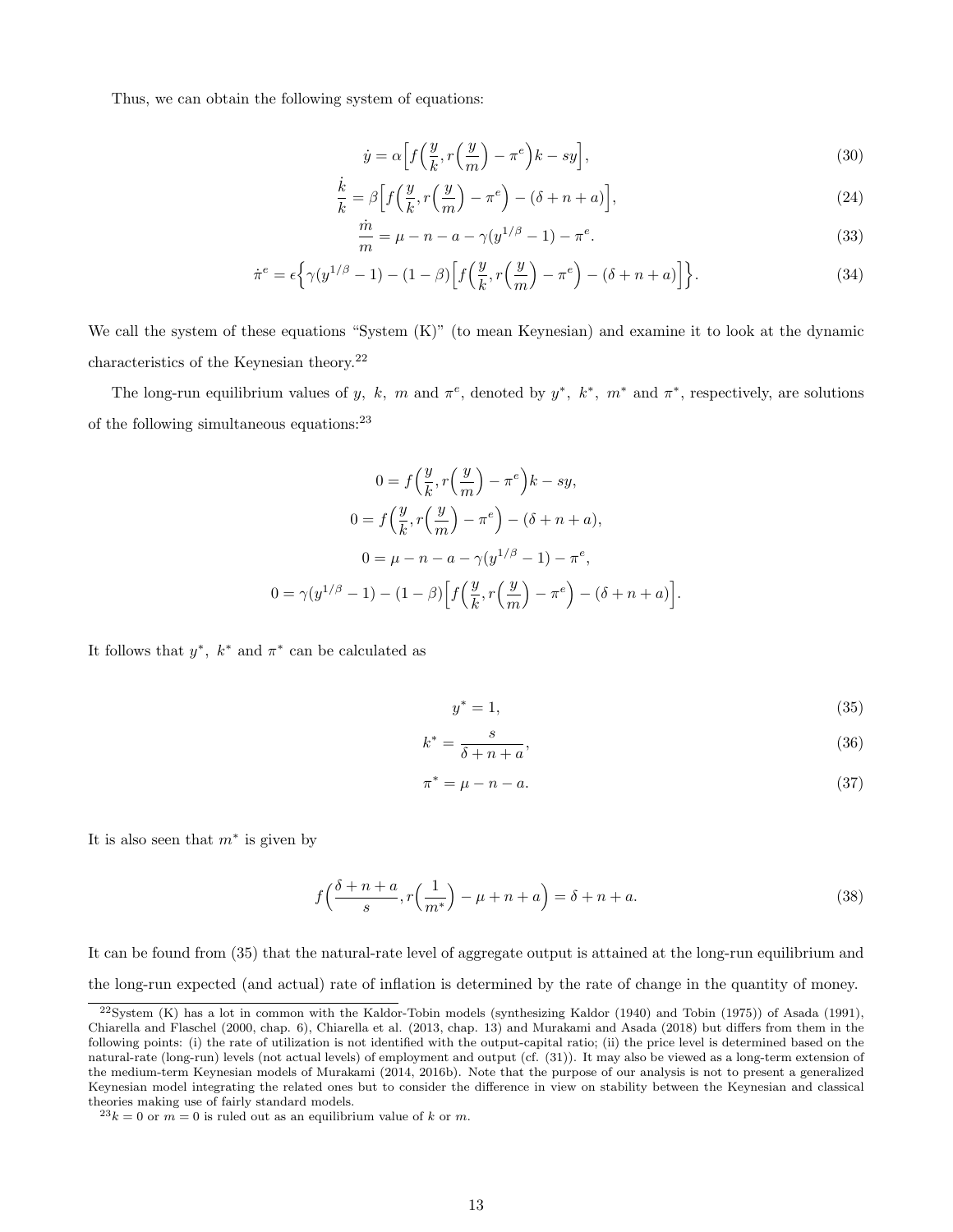To guarantee the existence (and hence uniqueness) of long-run equilibrium, it is assumed that  $24$ 

$$
\lim_{m \to +0} f\left(\frac{\delta+n+a}{s}, r\left(\frac{1}{m}\right)-\mu+n+a\right) < \delta+n+a < \lim_{m \to \infty} f\left(\frac{\delta+n+a}{s}, r\left(\frac{1}{m}\right)-\mu+n+a\right). \tag{39}
$$

Due to (10) and (12), this ensures the existence and uniqueness of  $m^* > 0$  that satisfies (38).

The long-run stability of System (K) can be discussed by examining the Jacobian matrix evaluated at the long-run equilibrium, denoted by  $J_K^*$ :

$$
J_K^* = \begin{pmatrix} \alpha(f_x^* - s + k^* f_{\rho^e}^* r_v^* / m^*) & \alpha(s - f_x^*) / k^* & -\alpha k^* f_{\rho^e}^* r_v^* / (m^*)^2 & -\alpha k^* f_{\rho^e}^* \\ \beta(f_x^* + k^* f_{\rho^e}^* r_v^* / m^*) & -\beta f_x^* / k^* & -\beta k^* f_{\rho^e}^* r_v^* / (m^*)^2 & -\beta k^* f_{\rho^e}^* \\ -\gamma m^* / \beta & 0 & 0 & -m^* \\ \epsilon [\gamma/\beta - (1 - \beta)(f_x^* / k^* + f_{\rho^e}^* r_v^* / m^*)] & (1 - \beta)\epsilon f_x^* / (k^*)^2 & (1 - \beta)\epsilon f_{\rho^e}^* r_v^* / (m^*)^2 & (1 - \beta)\epsilon f_{\rho^e}^* \end{pmatrix},
$$

where ∗ signifies the value evaluated at the long-run equilibrium. The characteristic equation associated with the Jacobian matrix  $J_K^*$  is given by

$$
\lambda^4 + a_1 \lambda^3 + a_2 \lambda^2 + a_3 \lambda + a_4 = 0,
$$

where

$$
a_1 = \alpha \left( s - f_x^* - \frac{k^*}{m^*} f_{\rho^e}^* r_v^* \right) + \beta \frac{f_x^*}{k^*} - (1 - \beta) f_{\rho^e}^* \epsilon,
$$
\n
$$
\tag{40}
$$

$$
a_2 = \left\{ \alpha \left[ \frac{k^*}{\beta} \gamma \epsilon - \frac{1}{\beta} \frac{k^*}{m^*} r_v^* \gamma - (1 - \beta) s \epsilon - \beta s \frac{r_v^*}{m^*} \right] + (1 - \beta) \frac{r_v^*}{m^*} \epsilon \right\} f_{\rho^e}^*,\tag{41}
$$

$$
a_3 = \alpha \Big[ \Big( s - \frac{1}{\beta} \frac{k^*}{m^*} r^*_{\upsilon} \Big) \gamma \epsilon - s \frac{r^*_{\upsilon}}{m^*} \gamma + (1 - \beta) s \frac{r^*_{\upsilon}}{m^*} \epsilon \Big] f^*_{\rho^e},\tag{42}
$$

$$
a_4 = -\alpha \gamma \epsilon s f_{\rho^e}^* \frac{r_v^*}{m^*} > 0,
$$
\n
$$
(43)
$$

The inequality holds under (10) and (12).

According to the Routh-Hurwitz criterion, the following is the necessary and sufficient condition for the local asymptotic stability of the long-run equilibrium of System (K):

> $a_1 > 0, a_3 > 0, a_4 > 0,$  $(a_1a_2-a_3)a_3-a_1^2a_4 > 0.$

<sup>24</sup>A similar assumption is made for the same purpose in Asada (1991).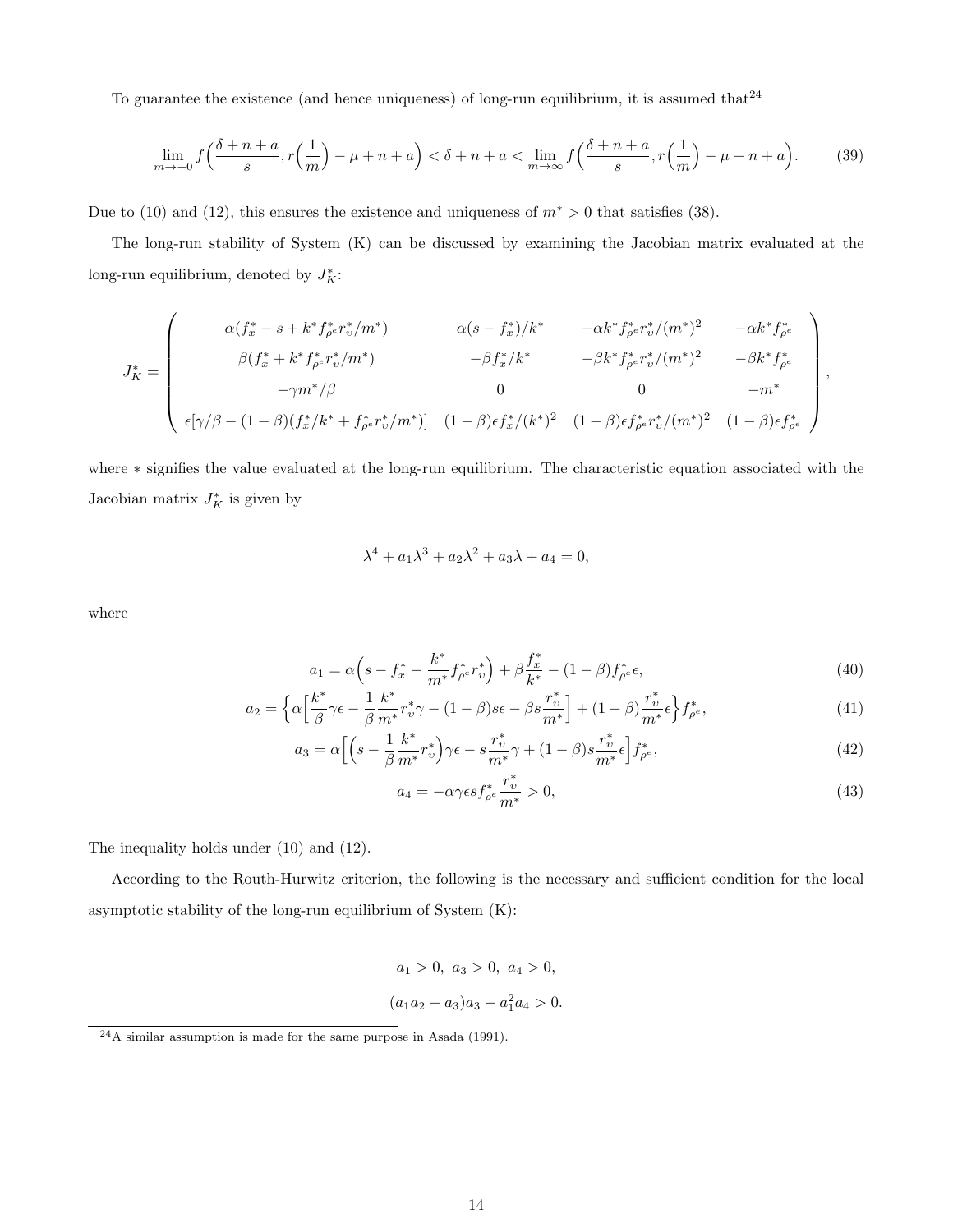It then follows from  $(36)$ ,  $(41)$  and  $(42)$  that necessary conditions for the stability is given by

$$
a_2 > 0, \ a_3 > 0,
$$

or

$$
\alpha s \left[ \frac{1}{\beta(\delta + n + a)} \gamma \epsilon - \frac{1}{\beta(\delta + n + a)} \frac{r^*}{\eta_r^*} \gamma - (1 - \beta) \epsilon - \beta \frac{r^*}{\eta_r^*} \right] + (1 - \beta) \frac{r^*}{\eta_r^*} \epsilon < 0,\tag{44}
$$

$$
\left[1 - \frac{1}{\beta(\delta + n + a)} \frac{r^*}{\eta_r^*}\right] \gamma \epsilon - \frac{r^*}{\eta_r^*} \gamma - (1 - \beta) \frac{r^*}{\eta_r^*} \epsilon < 0,\tag{45}
$$

where

$$
r^* = r\left(\frac{1}{m^*}\right),\tag{46}
$$

$$
\eta_r^* = \frac{m^* r^*}{r_v^*}.\tag{47}
$$

It can be seen from (13), (14), (35) and (46) that  $\eta_r^*$ , defined by (47), is equal to the interest elasticity of liquidity preference evaluated at the long-run equilibrium.<sup>25</sup>

Conditions (44) and (45) are examined to discuss the long-run stability in our Keynesian system. As we have observed, the principle of effective demand implies that quantity adjustment is carried out fast enough. In this respect, the speed of quantity adjustment  $\alpha$  should be large enough in the Keynesian theory.<sup>26</sup> If both the degree of wage flexibility  $\gamma$  and the speed of revisions of expectations  $\epsilon$  are large enough, condition (44) is violated and hence the long-run equilibrium is unstable, provided that  $\alpha$  is large enough. Also, if the interest elasticity of liquidity preference  $\eta_r^*$  (evaluated at the long-run equilibrium) is sufficiently large or if the long-run equilibrium is stuck at the "liquidity trap," both conditions (44) and (45) are violated and hence the long-run stability is lost, as long as both  $\gamma$  and  $\epsilon$  are large enough.<sup>27</sup> Thus, in the Keynesian theory, characterized by fast quantity adjustment or by the "liquidity trap," the long-run equilibrium is more likely to be unstable, as the nominal wage is more flexible and expectations on inflation are more frequently revised. In particular, a high degree of wage flexibility is not conducive to stability in the Keynesian theory.<sup>28</sup> This conclusion is contrasted with the classical conclusion on the effect of wage flexibility on stability.

$$
\eta_r = -\frac{rl'(r)}{l(r)} = \frac{m}{y} \frac{r}{r_v} > 0.
$$

<sup>25</sup>The interest elasticity of liquidity preference is given by

<sup>&</sup>lt;sup>26</sup>The principle of effective demand in statics, represented by (4), can be taken as the limiting case of  $\alpha \to \infty$  in the quantity adjustment described by (30).

 $^{27}$ This is consistent with the conclusion in Yoshikawa's (1981) dynamic Keynesian model abstracting from capital formation.  $^{28}$ This conclusion supports the following view on the flexibility of wages, presented in Keynes' General Theory:

To suppose that a flexible wage policy is a right and proper adjunct of a system which on the whole is one of laissez-faire, is the opposite of truth. (Keynes 1936, p. 269)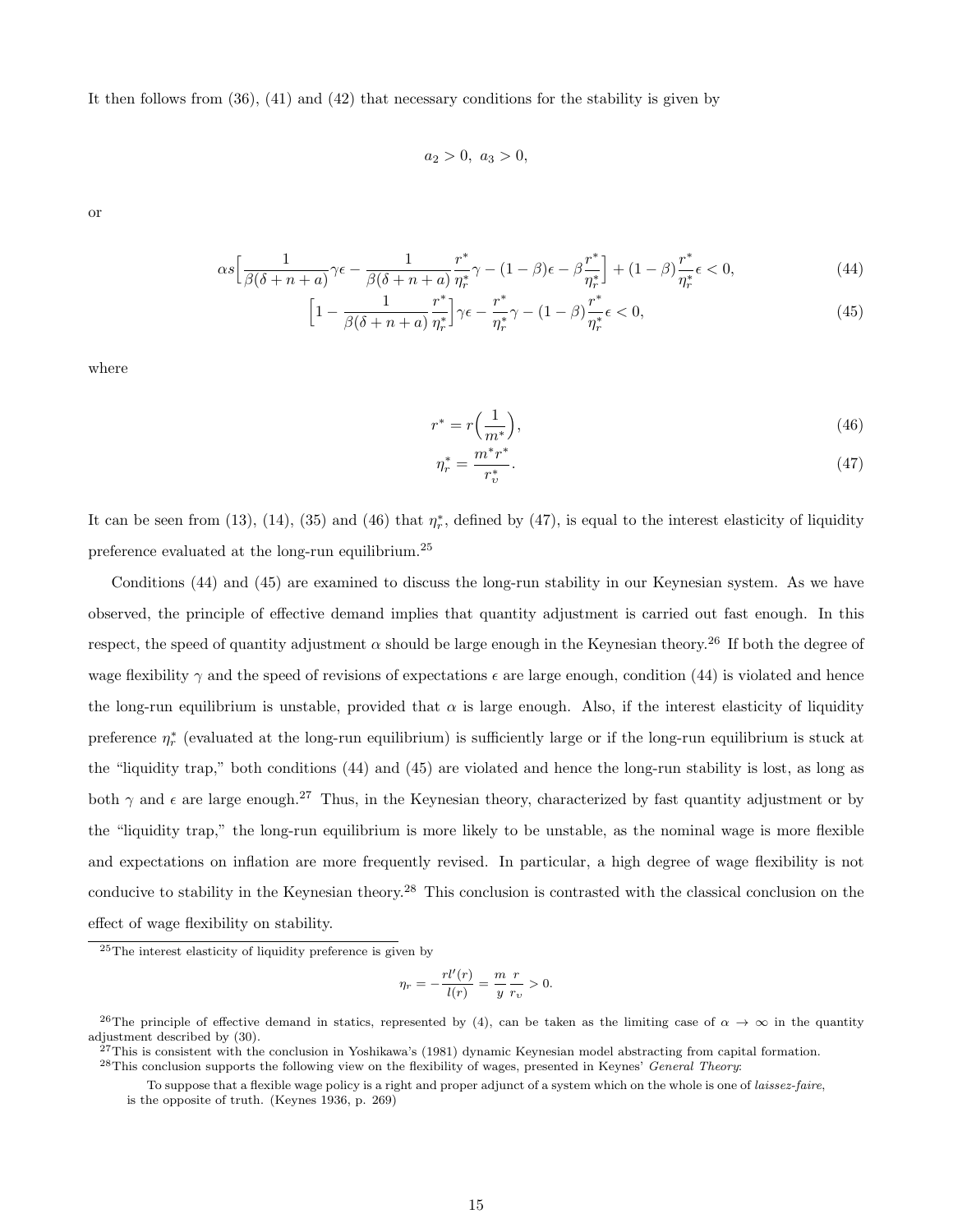It is possible to explain the mechanism of instability of System (K) in a plain way. Assume that the state of the economy was originally at the long-run equilibrium but the rate of utilization  $y$  suddenly falls. If the degree of wage flexibility  $\gamma$  and the speed of revisions of expectation  $\epsilon$  are large enough, the response to this fall can be described by the following diagram:

$$
y \downarrow \quad \left\{ \begin{array}{ccc} \xrightarrow{(33)} & m \uparrow & \xrightarrow{(30)} & y \uparrow \\ \xrightarrow{(34)} & \pi^e \downarrow \downarrow & \xrightarrow{(30)} & y \downarrow \downarrow \end{array} \right.
$$

where  $\uparrow$ ,  $\downarrow$  and  $\downarrow\downarrow$  indicate a rise, decline and sharp decline in the variable on the left side, respectively. This diagram illustrates the destabilizing effects of wage flexibility and of expectations on deflation in our Keynesian system.<sup>29</sup>

#### 3.3 Classical theory in dynamics

In the classical theory, as we have argued, it is not aggregate output but the price level that is changed in response to the difference between aggregate demand and output. In the presence of expectations on inflation or deflation, it is also reasonable to assume that they are passed on to price changes.

Thus, we postulate that the rate of inflation is determined as follows:

$$
\frac{\dot{P}}{P} = \alpha \left( \frac{E - Y}{Y^*} \right) + \pi^e,
$$

which can be written as follows:

$$
\frac{\dot{P}}{P} = \alpha \left[ f\left(\frac{y}{k}, r\left(\frac{y}{m}\right) - \pi^e\right)k - sy \right] + \pi^e,\tag{48}
$$

.

where  $\alpha$  is a positive constant which is here interpreted as the speed of price adjustment. This is a formulation of the "classical" version of price dynamics.<sup>30</sup>

In the classical theory, aggregate employment is determined by the first postulate of the classical theory. Given the Cobb-Douglas production function (15), the first postulate implies that aggregate employment and output are related in the following fashion:

$$
\frac{WN}{PY} = \beta.
$$

It then follows that

$$
\frac{\dot{W}}{W} + \frac{\dot{N}}{N} - \frac{\dot{P}}{P} - \frac{\dot{Y}}{Y} = 0.
$$

 $^{29}$ For discussions on the existence (and uniqueness) of persistent business cycles in related Keynesian models, see Murakami (2014, 2018, 2019, 2020) and Murakami and Asada (2018).

 ${}^{30}$ Eq. (48) is a modified version of the law of price dynamics in the "Keynes-Wicksell" model (cf. Stein 1969; Fischer 1972).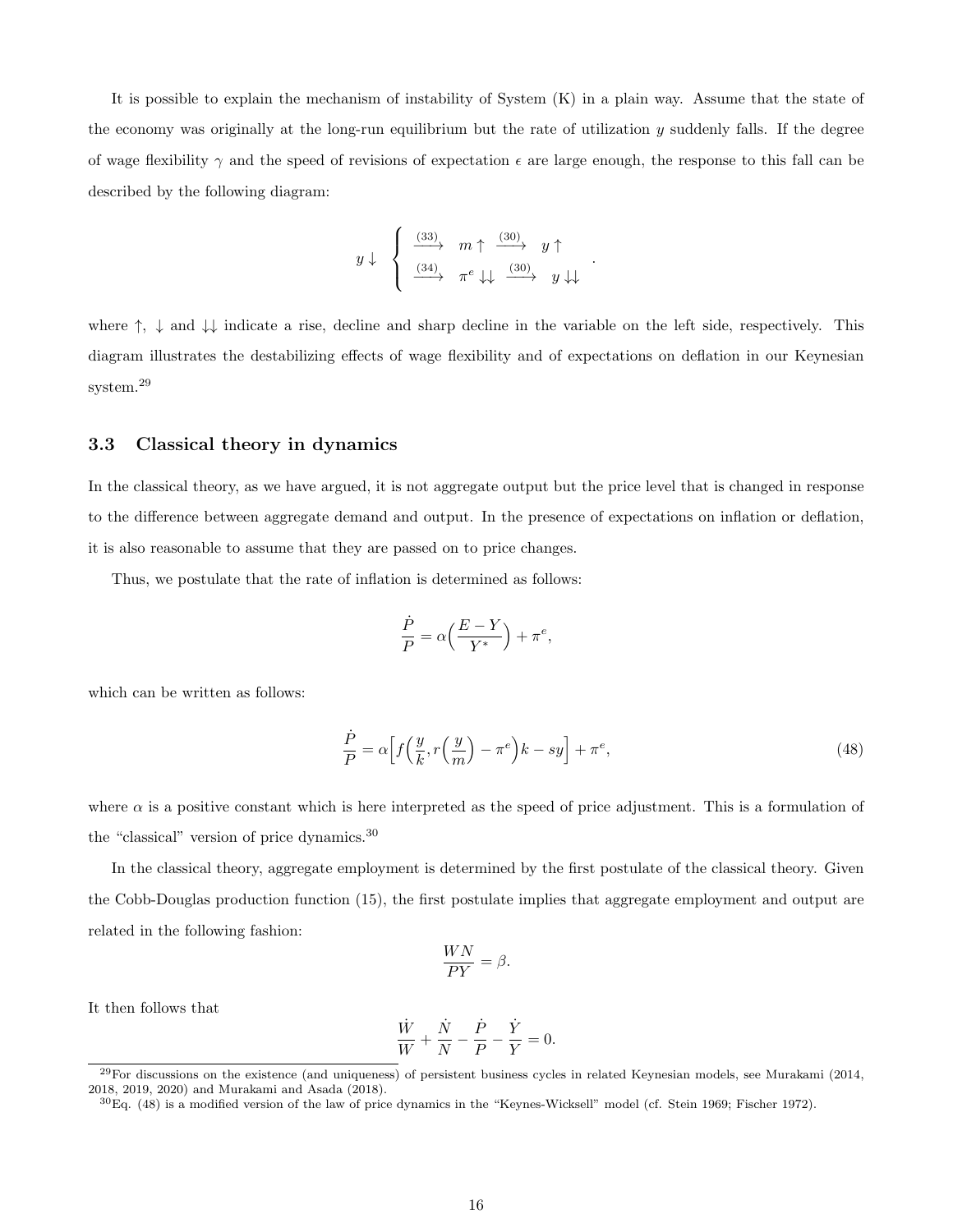which can, by (20) and (25), reduced to

$$
\frac{\dot{W}}{W} + \left(\frac{1}{\beta}\frac{\dot{y}}{y} + \frac{\dot{N}^*}{N^*}\right) - \frac{\dot{P}}{P} - \left(\frac{\dot{y}}{y} + \frac{\dot{Y}^*}{Y^*}\right) = 0.
$$

It is seen from (17), (23), (26) and (48) that

$$
\frac{\dot{y}}{y} = \frac{\beta}{1-\beta} \Big\{ \alpha \Big[ f\Big(\frac{y}{k}, r\Big(\frac{y}{m}\Big) - \pi^e \Big) k - sy \Big] + (1-\beta) \Big[ f\Big(\frac{y}{k}, r\Big(\frac{y}{m}\Big) - \pi^e \Big) - (\delta + n + a) \Big] - \gamma (y^{1/\beta} - 1) \Big\}.
$$
 (49)

This describes quantity dynamics in the classical theory.

Given the definition of the money coefficient  $(38)$ , its rate of change can be derived as follows:

$$
\frac{\dot{m}}{m} = \frac{\dot{M}}{M} - \frac{\dot{P}}{P} - \frac{\dot{Y}^*}{Y^*}.
$$

It then follows from  $(23)$ ,  $(27)$  and  $(48)$  that

$$
\frac{\dot{m}}{m} = \mu - n - a - \alpha \left[ f\left(\frac{y}{k}, r\left(\frac{y}{m}\right) - \pi^e\right)k - sy \right] - (1 - \beta) \left[ f\left(\frac{y}{k}, r\left(\frac{y}{m}\right) - \pi^e\right) - (\delta + n + a) \right] - \pi^e. \tag{50}
$$

It is seen from (28) and (48) that revisions of the expected rate of inflation can be described by

$$
\dot{\pi}^e = \alpha \epsilon \Big[ f\Big(\frac{y}{k}, r\Big(\frac{y}{m}\Big) - \pi^e \Big) k - sy \Big]. \tag{51}
$$

Thus, we obtain the following system for the classical theory in dynamics:

$$
\frac{\dot{y}}{y} = \frac{\beta}{1-\beta} \Big\{ \alpha \Big[ f\Big(\frac{y}{k}, r\Big(\frac{y}{m}\Big) - \pi^e \Big) k - sy \Big] + (1-\beta) \Big[ f\Big(\frac{y}{k}, r\Big(\frac{y}{m}\Big) - \pi^e \Big) - (\delta + n + a) \Big] - \gamma (y^{1/\beta} - 1) \Big\},\tag{49}
$$

$$
\frac{\dot{k}}{k} = \beta \Big[ f\Big(\frac{y}{k}, r\Big(\frac{y}{m}\Big) - \pi^e \Big) - (\delta + n + a) \Big],\tag{24}
$$

$$
\frac{\dot{m}}{m} = \mu - n - a - \alpha \left[ f\left(\frac{y}{k}, r\left(\frac{y}{m}\right) - \pi^e\right)k - sy \right] - (1 - \beta) \left[ f\left(\frac{y}{k}, r\left(\frac{y}{m}\right) - \pi^e\right) - (\delta + n + a) \right] - \pi^e,\tag{50}
$$

$$
\dot{\pi}^e = \alpha \epsilon \left[ f\left(\frac{y}{k}, r\left(\frac{y}{m}\right) - \pi^e\right) k - sy \right].\tag{51}
$$

The system of these equations is denoted by "System  $(C)$ " (to mean "Classical").<sup>31</sup>

<sup>31</sup>System (C) may be regarded as a long-term extension of Tobin's (1975) M (Marshall) model.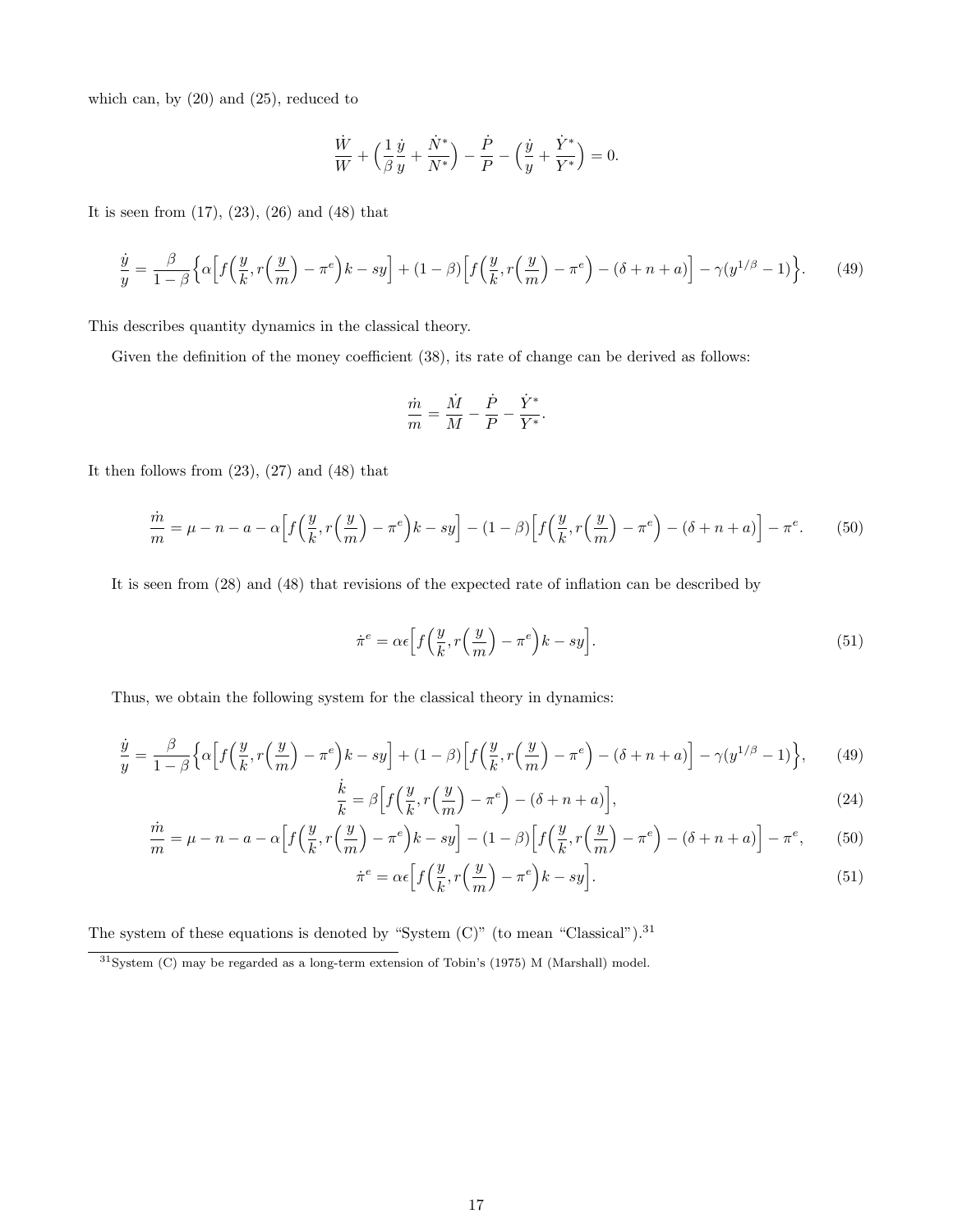The long-run equilibrium values of y, k, m and  $\pi^e$  are given by

$$
0 = \alpha \Big[ f\Big(\frac{y}{k}, r\Big(\frac{y}{m}\Big) - \pi^e \Big) k - sy \Big] + (1 - \beta) \Big[ f\Big(\frac{y}{k}, r\Big(\frac{y}{m}\Big) - \pi^e \Big) - (\delta + n + a) \Big] - \gamma (y^{1/\beta} - 1),
$$
  

$$
0 = f\Big(\frac{y}{k}, r\Big(\frac{y}{m}\Big) - \pi^e \Big) - (\delta + n + a),
$$
  

$$
0 = \mu - n - a - \alpha \Big[ f\Big(\frac{y}{k}, r\Big(\frac{y}{m}\Big) - \pi^e \Big) k - sy \Big] - (1 - \beta) \Big[ f\Big(\frac{y}{k}, r\Big(\frac{y}{m}\Big) - \pi^e \Big) - (\delta + n + a) \Big] - \pi^e,
$$
  

$$
0 = f\Big(\frac{y}{k}, r\Big(\frac{y}{m}\Big) - \pi^e \Big) k - sy.
$$

It is seen that these equilibrium values in System (C) are identical with those in System (K), characterized by (35)-(38). The existence and uniqueness of long-run equilibrium can then be guaranteed by (39) in System (C).

The stability of System (C) can be examined in the same way as that of System (K). The Jacobian matrix of System (C) evaluated at the long-run equilibrium, denoted by  $J_C^*$ , can be given by

$$
J_C^* = \begin{pmatrix} \beta j_{21} + (\beta j_{41} - \gamma)/(1 - \beta) & \beta [j_{22} + j_{42}/(1 - \beta)] & \beta [j_{23} + j_{43}/(1 - \beta)] & \beta [j_{24} + j_{44}/(1 - \beta)] \\ \beta k^* j_{21} & \beta k^* j_{22} & \beta k^* j_{23} & \beta k^* j_{24} \\ -[(1 - \beta)j_{21} + j_{41}]m^* & -[(1 - \beta)j_{22} + j_{42}]m^* & -[(1 - \beta)j_{23} + j_{43}]m^* & -[(1 - \beta)j_{24} + j_{44}]m^* \\ \epsilon j_{41} & \epsilon j_{42} & \epsilon j_{43} & \epsilon j_{44} \end{pmatrix},
$$

where

$$
j_{21} = \frac{1}{k^*} f_x^* + \frac{1}{m^*} f_{\rho^e}^* r_v^*, \ j_{22} = -\frac{1}{(k^*)^2} f_x^*, \ j_{23} = -\frac{1}{(m^*)^2} f_{\rho^e}^* r_v^*, \ j_{24} = -f_{\rho^e}^*,
$$
  

$$
j_{41} = \alpha \Big( f_x^* - s + \frac{k^*}{m^*} f_{\rho^e}^* r_v^* \Big), \ j_{42} = \alpha \frac{1}{k^*} (s - f_x^*), \ j_{43} = -\alpha \frac{k^*}{(m^*)^2} f_{\rho^e}^* r_v^*, \ j_{44} = -\alpha k^* f_{\rho^e}^*.
$$

The characteristic equation associated with  $J_C^*$  can be calculated as follows:

$$
\lambda^4 + b_1 \lambda^3 + b_2 \lambda^2 + b_3 \lambda + b_4 = 0,
$$

where

$$
b_1 = \frac{\gamma}{1-\beta} - \alpha \Big[ \frac{\beta}{1-\beta} (s - f_x^*) + k^* f_{\rho^e}^* \Big( \epsilon - \frac{\beta}{1-\beta} \frac{r_v^*}{m^*} \Big) \Big] - f_{\rho^e}^* \frac{r_v^*}{m^*},\tag{52}
$$

$$
b_2 = \left[\frac{\alpha}{1-\beta}k^*f_{\rho^e}^*\left(\epsilon - \frac{r_v^*}{m^*}\right) + \frac{\beta}{1-\beta}\frac{f_x^*}{k^*} - f_{\rho^e}^*\frac{r_v^*}{m^*}\right]\gamma - \alpha f_{\rho^e}^*\frac{r_v^*}{m^*}\left(\frac{\beta}{1-\beta}s + \epsilon\right),\tag{53}
$$

$$
b_3 = \frac{\alpha \gamma}{1 - \beta} f_{\rho^e}^* \left[ \epsilon \left( \beta s - k^* \frac{r_v^*}{m^*} \right) - \beta s \frac{r_v^*}{m^*} \right],\tag{54}
$$

$$
b_4 = -\frac{\alpha \beta}{1 - \beta} \gamma \epsilon s f_{\rho^e}^* \frac{r_v^*}{m^*} > 0. \tag{55}
$$

The last inequality holds under (10) and (12).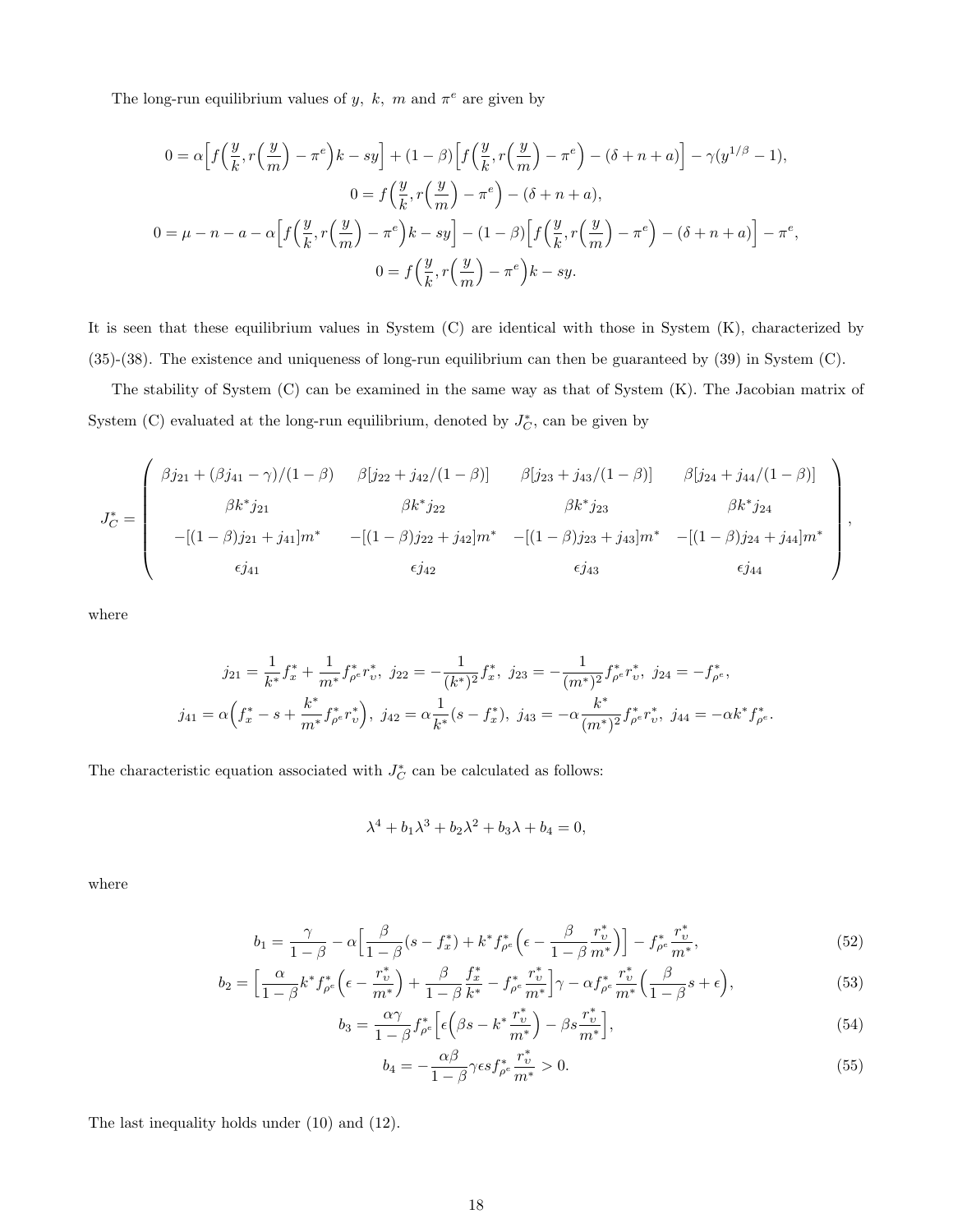The necessary and sufficient condition for the local asymptotic stability in System (C) can be obtained in the same way as in System (K):

$$
b_1 > 0, b_3 > 0, b_4 > 0,
$$
  

$$
(b_1b_2 - b_3)b_3 - b_1^2b_4 > 0.
$$

With (46), (47) and (52)-(55), they can be reduced to  $32$ 

$$
\alpha \Big[ \frac{\beta}{1-\beta} (s - f_x^*) + k^* f_{\rho^e}^* \Big( \epsilon - \frac{\beta}{1-\beta} \frac{r^*}{\eta_r^*} \Big) \Big] + \frac{\gamma}{1-\beta} - f_{\rho^e}^* \frac{r^*}{\eta_r^*} > 0, \tag{56}
$$

$$
\epsilon \left(\beta s - k^* \frac{r^*}{\eta_r^*}\right) - \beta s \frac{r^*}{\eta_r^*} < 0,\tag{57}
$$

$$
g(\gamma) = (1 - \beta)^3 [(b_1 b_2 - b_3) b_3 - b_1^2 b_4] / (\alpha \gamma f_{\rho^e}^*)
$$
  
= 
$$
\left\{ \left[ \frac{\alpha}{1 - \beta} k^* f_{\rho^e}^* \left( \epsilon - \frac{r^*}{\eta_r^*} \right) + \frac{\beta}{1 - \beta} \frac{f_x^*}{k^*} - f_{\rho^e}^* \frac{r^*}{\eta_r^*} \right] \left[ \epsilon \left( \beta s - k^* \frac{r^*}{\eta_r^*} \right) - \beta s \frac{r^*}{\eta_r^*} \right] + \epsilon s \frac{r^*}{\eta_r^*} \right\} \gamma^2 + g_1 \gamma + g_2 < 0
$$
 (58)

To discuss the stability in our classical system, we make the "classical" assumption that the interest elasticity of liquidity preference (evaluated at the long-run equilibrium),  $\eta_r^*$ , is nearly equal to zero (as in the purest form of the quantity theory of money). Under this classical assumption, conditions (56) and (57) are satisfied. Moreover, condition (58) is also fulfilled if the degree of wage flexibility  $\gamma$  is large enough, as long as the speed of revisions of expectations  $\epsilon$  is not so large. This confirms the *stabilizing* effect of wage flexibility in the classical theory. As we have observed, it is in the effect of wage flexibility on stability that the classical theory can be distinguished most from the Keynesian theory.

The mechanism of stability of System (C) can be explained with a schematic diagram. Assume as usual that the state of the economy was originally at the long-run equilibrium but the rate of utilization  $y$  suddenly falls. If the degree of wage flexibility  $\gamma$  is large enough, the response to this fall can be described by the following diagram:

$$
y \downarrow \quad \left\{ \begin{array}{c} \xrightarrow{(49)} & y \uparrow \uparrow \\ \xrightarrow{(51)} & \pi^e \downarrow \xrightarrow{(49)} & y \downarrow \end{array} \right.
$$

.

This illustrates the stabilizing effect of wage flexibility in our classical system.<sup>33</sup>

### 3.4 Keynesian and classical theories in dynamics: summary

We have explored the dynamic properties of two dynamic systems with Keynesian features and classical features. Our Keynesian and classical systems possess the same long-run equilibrium with full employment (or the natural rate of unemployment) but are characterized by different dynamic adjustments. Because of the difference in dynamics,

 $32$ The exact values of  $g_1$  and  $g_2$  in (58) are not necessary for our analysis.

<sup>33</sup>For the possibility of persistent cyclical fluctuations in a classical model (with public capital), see Murakami and Sasaki (2020).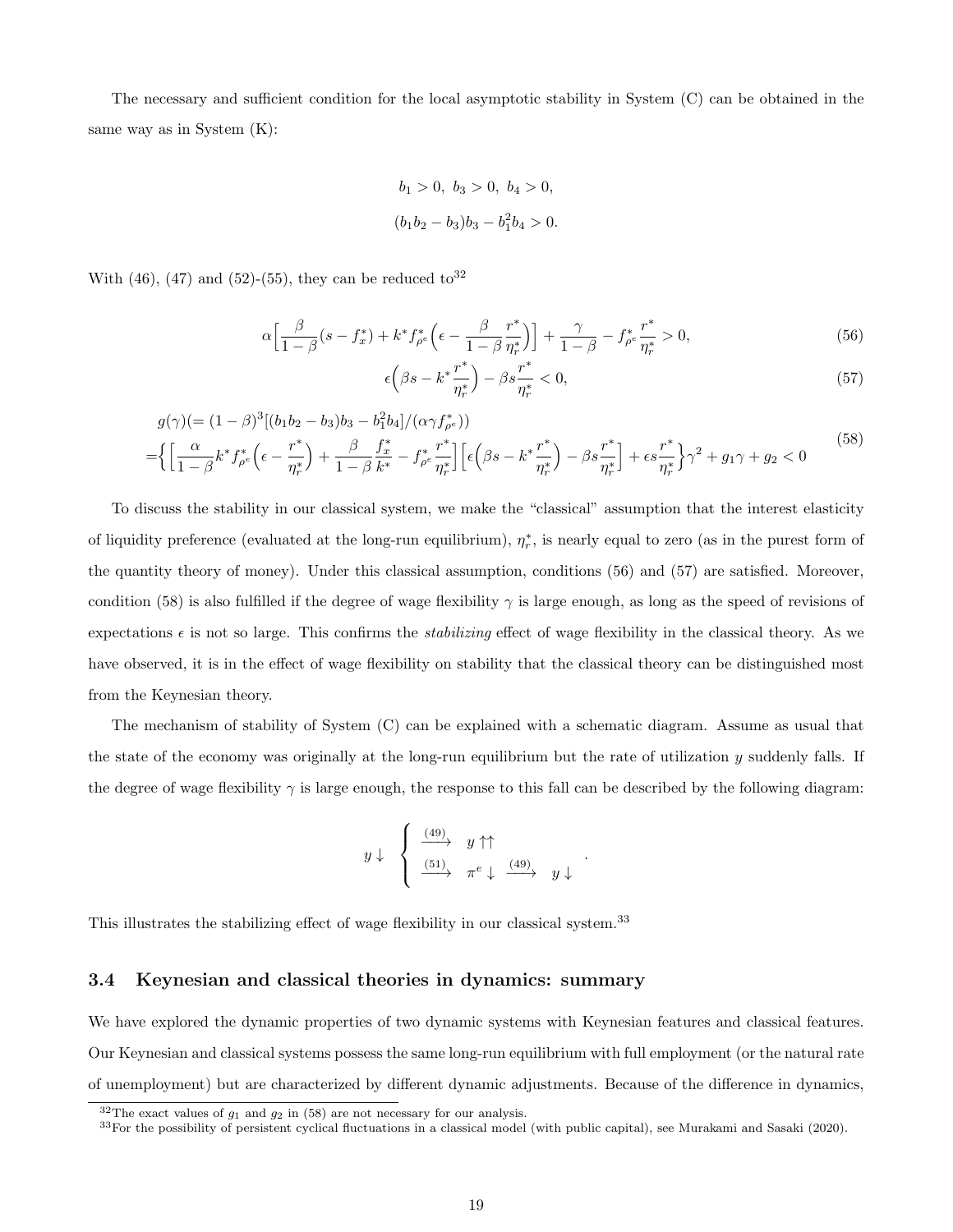the same long-run equilibrium can have totally different stability properties between the Keynesian and classical systems. Indeed, the flexibility of wages is conducive to stability in our classical system while it is not in our Keynesian system.

As we have argued, it is not the existence of underemployment equilibrium but the (in-)stability of fullemployment equilibrium that makes the fundamental difference between the Keynesian and classical systems. Our analysis has confirmed this view in a long-run context.

## 4 Conclusion

This paper has reexamined the fundamental difference between the Keynesian and classical theories from static and dynamic perspectives. As we have seen, the rigidity of nominal wages plays an essential role in establishing involuntary unemployment as an equilibrium phenomenon. For this reason, the Keynesian theory is widely considered a theory built on the rigidity of nominal wages. If involuntary unemployment is taken as a *disequilibrium* phenomenon in contrast to full-employment equilibrium, however, wage rigidity is no longer a prerequisite for it; unless the long-run equilibrium has stability, full employment does not possess practical relevancy and involuntary unemployment prevails for a long while. Indeed, the (same) long-run equilibrium is more likely to be stable in our classical system while it is more likely to be unstable in our Keynesian system, as the nominal wage is more flexible. Our analysis shows that the distinction between the Keynesian and classical theories in terms of wage rigidity may not be appropriate even in a long-term context.

### Acknowledgments

This work was supported by Chuo University Personal Research Grant and JSPS KAKENHI Grant Number 18K12748.

### Conflict of interest

The author declares that he has no conflict of interest.

### References

Asada, T., 1991. On a mixed competitive-monopolistic macrodynamic model in a monetary economy. Journal of Economics 54 (1), 33-53.

Ball, L., Mankiw, N. G., Romer, D., 1988. The new Keynesian economics and the output-inflation trade-off. Brooking Papers on Economic Activity 1, 1-65.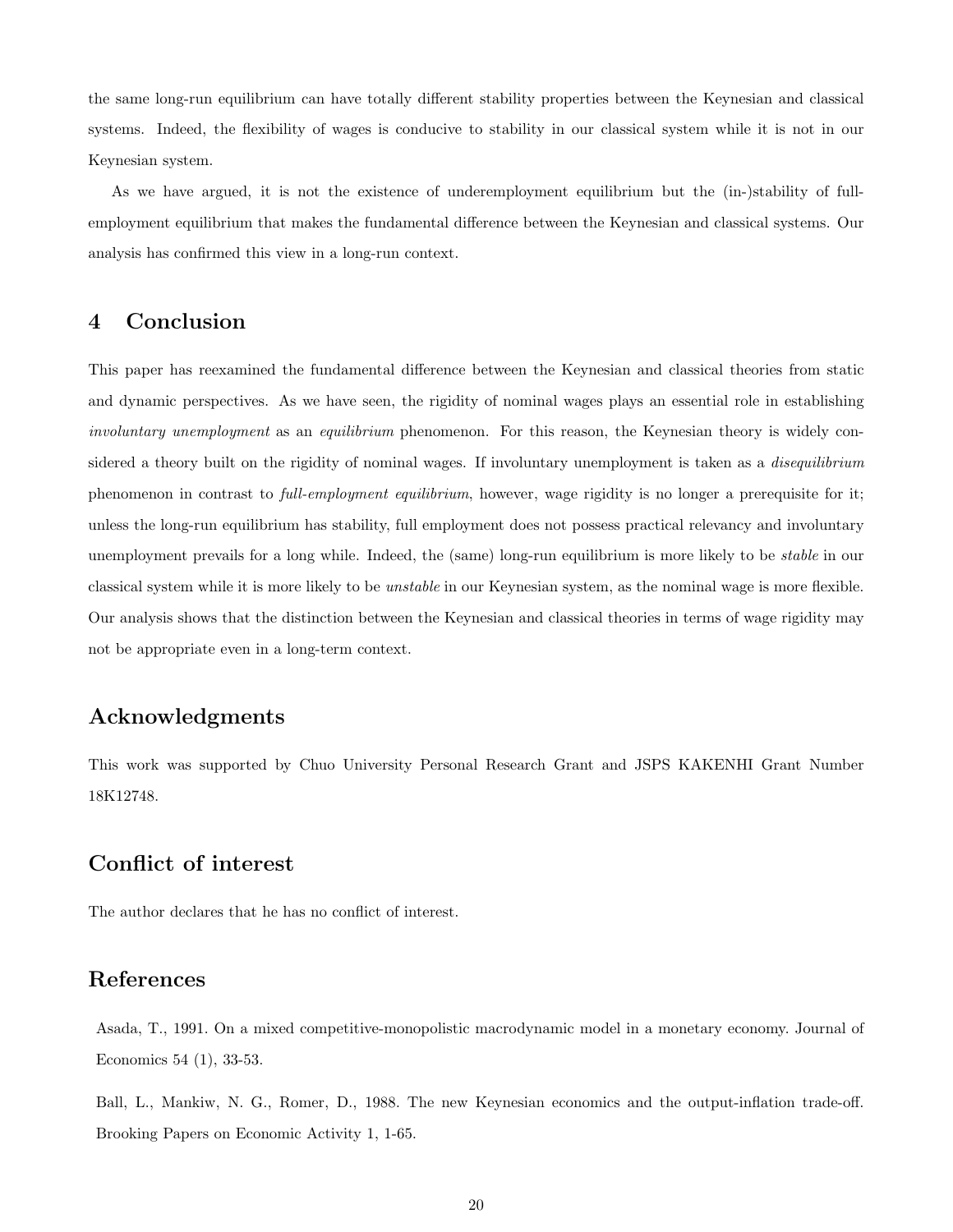Chiarella, C., Flaschel, P., 2000. The Dynamics of Keynesian Monetary Growth: Macro Foundations. Cambridge University Press, Cambridge.

Fischer, S., 1972. Keynes-Wicksell and neoclassical models of money and growth. American Economic Review 62 (5), 880-890.

Hicks, J. R., 1937. Mr. Keynes and the classics; a suggested interpretation. Econometrica 5 (2), 149-159.

Jones, C. I., 2016. The facts of economic growth. In: Taylor, J. B., Uhlig, H., (Eds.), Handbook of Macroeconomics, Vol. 2. North Holland, pp. 3-69.

Kaldor, N., 1940. A model of the trade cycle. Economic Journal 50 (192), 78-92.

Kaldor, N., 1951. Mr. Hicks on the trade cycle. Economic Journal 61 (244), 833-847.

Kalecki, M., 1935. A macrodynamic theory of business cycles. Econometrica 3 (3), 327-344.

Kalecki, M., 1939. Essays in the Theory of Economic Fluctuations. George Allen and Unwin, London.

Kalecki, M., 1971. Selected Essays on the Dynamics of the Capitalist Economy 1933-1970. Cambridge University Press, Cambridge.

Keynes, J. M., 1936. The General Theory of Employment, Interest and Money. Macmillan, London.

Keynes, J. M., 1939. Relative movements of real wages and output. Economic Journal 49 (193), 34-51.

Keynes, J. M., 1973. The Collected Writings of John Maynard Keynes Volume XIV, The General Theory and After: Part. II, Defense and Development. Cambridge University Press, Cambridge.

Leijonhufvud, A., 1968. On Keynesian Economics and the Economics of Keynes: A Study in Monetary Theory. Oxford University Press, Oxford.

Modigliani, F., 1944. Liquidity preference and the theory of interest and money. Econometrica 12 (1), 45-88.

Modigliani, F., 1963. The monetary mechanism and its interaction with real phenomena. Review of Economics and Statistics 45 (1), 79-107.

Murakami, H., 2014. Keynesian systems with rigidity and flexibility of prices and inflation-deflation expectations. Structural Change and Economic Dynamics 30, 68-85.

Murakami, H., 2016a. A non-Walrasian microeconomic foundation of the "profit principle" of investment. In: Matsumoto A., Szidarovszky, F., Asada, T. (Eds.), Essays in Economic Dynamics: Theory, Simulation Analysis, and Methodological Study. Springer, Singapore, pp. 123-141.